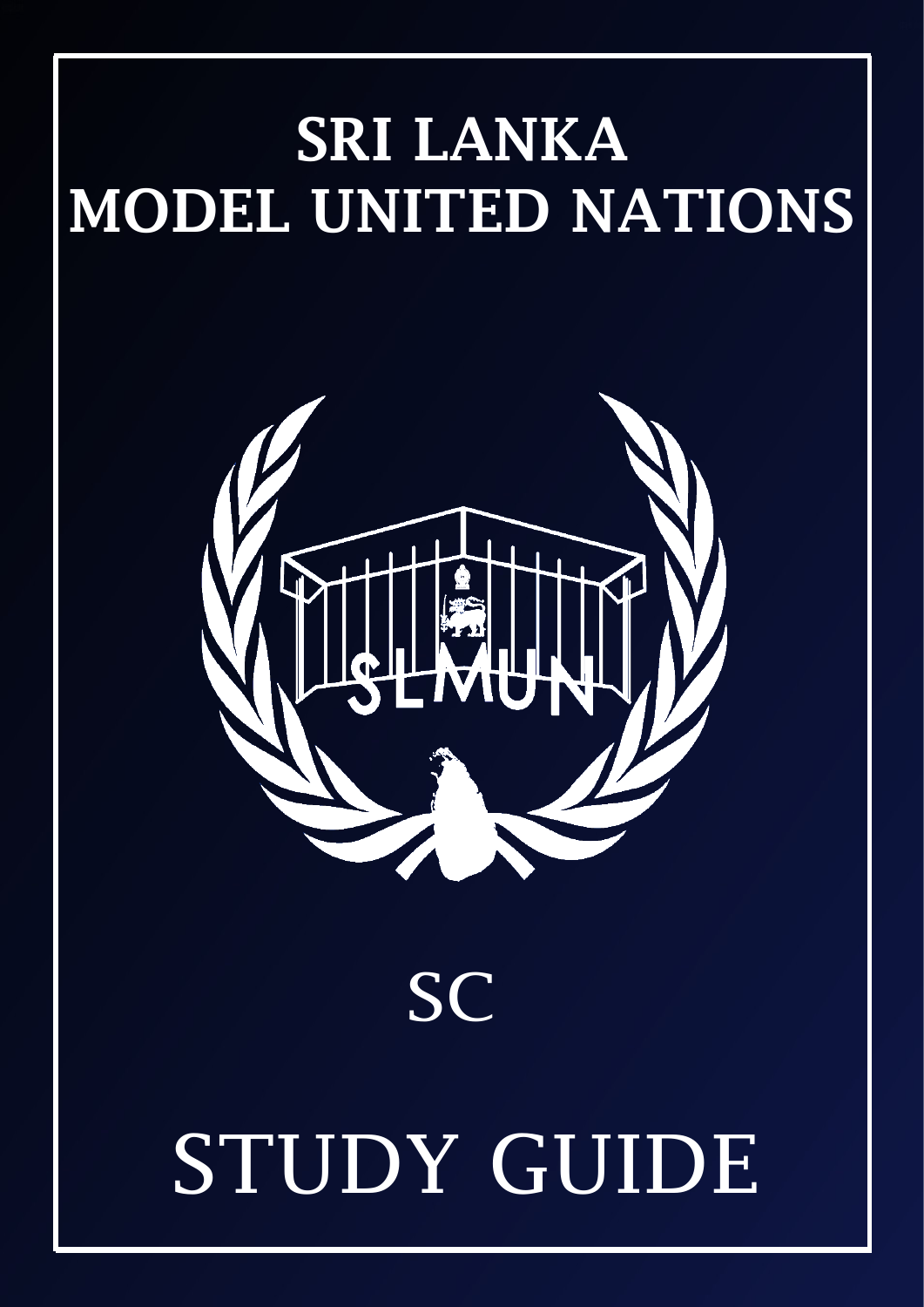# SECURITY COUNCIL

# **COMMITTEE OVERVIEW**

The United Nations Security Council consists of 15 members with 5 of them being permanent and the rest being non-permanent members elected by the UNGA for a 2-year term. Its primary responsibility is maintaining international peace and security. Other functions include amending the UN charter and granting membership to new members. The UN charter provides all 3 powers of the legislative, executive, and judiciary branches to the UNSC.

It also has the ability to implement international sanctions, authorize peacekeeping missions and other forms of military actions after determining the existence of a threat to international peace or any other form of unjustified aggression by a member state/states, by passing resolutions which immediately becomes binding on all member nations of the international community, but only after all forms of dispute settlement by diplomatic means have been explored. Any member state of the international community regardless of their membership status to the UN is allowed to bring a dispute to the attention of the council.

Discussions have been held in the recent past regarding the viability of reforms to the administrative structure of the UNSC in order to increase transparency and productivity in maintaining international peace and security perhaps by increasing membership within the council.

Article 29 of the UN charter also provides the UNSC with the power to establish subsidiary organs as it deems fit for the performance of its functions. Examples of the invocation of this article include the establishment of the sanctions committee, the creation of the international criminal tribunals for the former Yugoslavia and Rwanda, Peacekeeping Forces Committees to oversee peacekeeping missions etc.

Some of the most significant resolutions passed by the UNSC would be the UNSC resolutions 1674 and 1706 recognizing and advocating the provisions of the 2005 world summit outcome document regarding the responsibility to protect initiative to protect the civilian population against grave violations of international humanitarian law like genocide, crimes against humanity, war crimes and ethnic cleansing.

The most paramount UNGA resolution affecting the performance and functions of the UNSC would be UNGA resolution 377, the "Uniting for Peace" resolution. It gives the UNGA the power to consider matters and issue recommendations to counter a threat to international peace and security when the UNSC fails to act as required to maintain international peace and security due to a lack of unanimity amongst the UNSC's 5 permanent members.

As a place where new ideas are shaped, the security council has the ability to introduce standards and norms to promote international peace and . Nevertheless, it has been argued that the security council has not been able to achieve its full potential and has only been reaffirming its resolutions year after year with no introduction of new or improved substantive work partly because of the occurence of deadlock with the council by the irresponsible use of the veto power. It is, therefore, the responsibility of the security council to achieve new advancements toward the pursuit of international peace and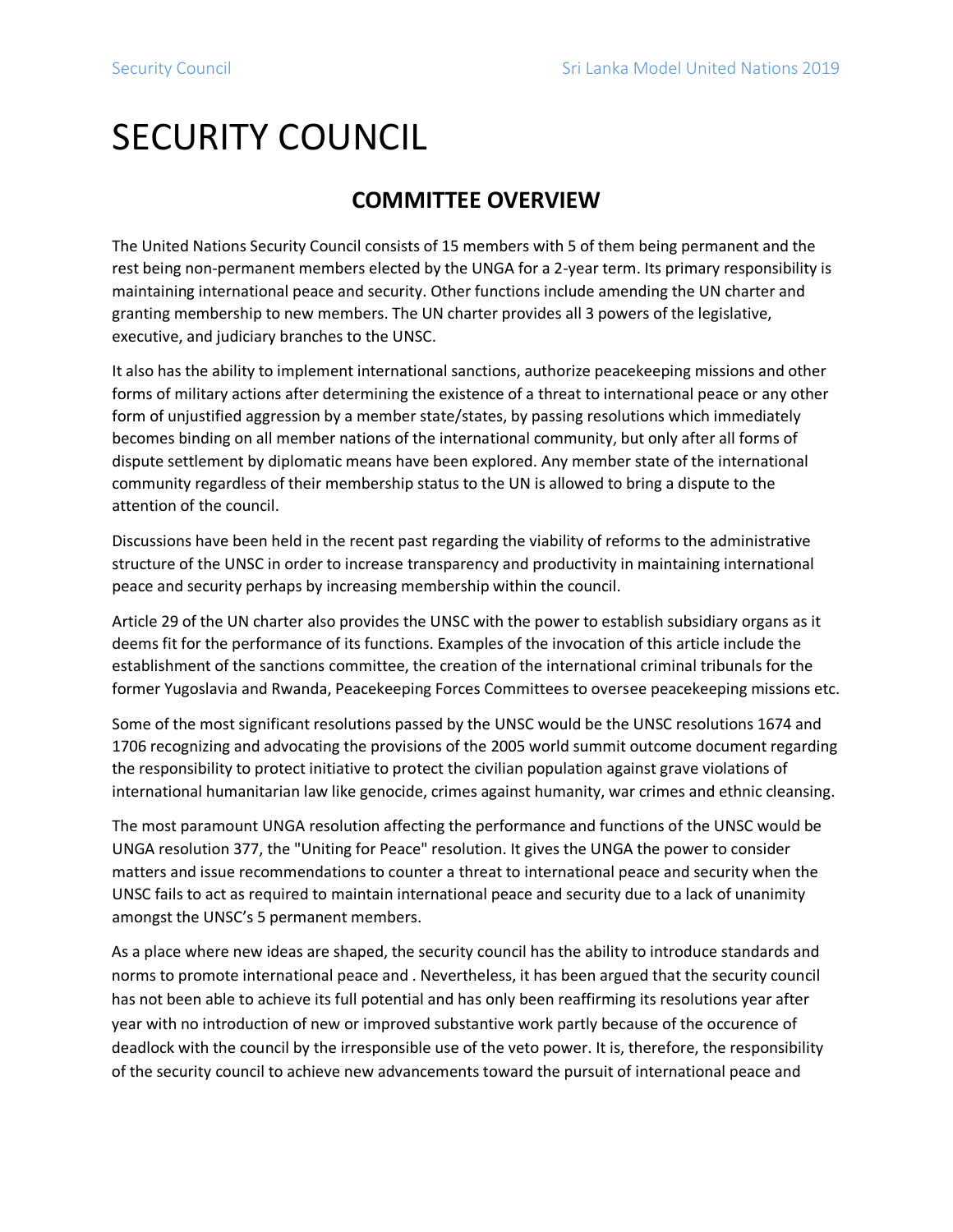security while continually seeking consensus in collaboration with the whole of the international community.

The security council sessions are structured into three stages:

1. General debate

- 2. Thematic discussions
- 3. Action on drafts

# **Conference Topic:**

### **Combating Violent Sectarian Extremism in the Middle East**

### **Introduction**

Sectarian-based conflicts or intercommunal violence are certainly not new. Nor is Iraq or, for that matter, the Middle East as a whole, the only locus of conflict depicted as being sectarian in nature, as the disturbing events in Burma/Myanmar, as well as in the Central African Repubic (CAR) and Nigeria clearly illustrate. With increasing frequency, media accounts of the civil war in Syria describe it in sectarian terms and report that the violence there has inflamed "sectarian tension" throughout the Gulf and beyond.

Across this variegated landscape, inter- and intra-sectarian violence has taken many forms — Sunni vs Shi'a Muslim, Muslim vs Christian, Buddhist vs Muslim — and has claimed far too many victims on all sides

From Syria and Iraq to Libya and Yemen, the cultural and religious fabric in the Middle East, intricately woven over centuries, was being torn apart by terrorists intent on eliminating the very diversity that had given rise to many of the world's great civilizations, the Security Council heard today as speakers implored it to help end the fighting and urgently protect the region's minorities.

Thousands of civilians were at the mercy of Islamic State in Iraq and the Levant/Sham (ISIL/ISIS) or Da'esh, whose fighters were systematically killing ethnic and religious minorities and those who disagreed with its warped interpretation of Islam. In Iraq, information strongly suggested that Da'esh had perpetrated genocide, crimes against humanity and war crimes, and that minorities had been victims of that violence. In Syria, a lack of accountability had led to an exceptional rise in those atrocities, by Government and non-State armed groups alike. In Libya, Da'esh-affiliated groups were targeting minorities and attacking religious sights.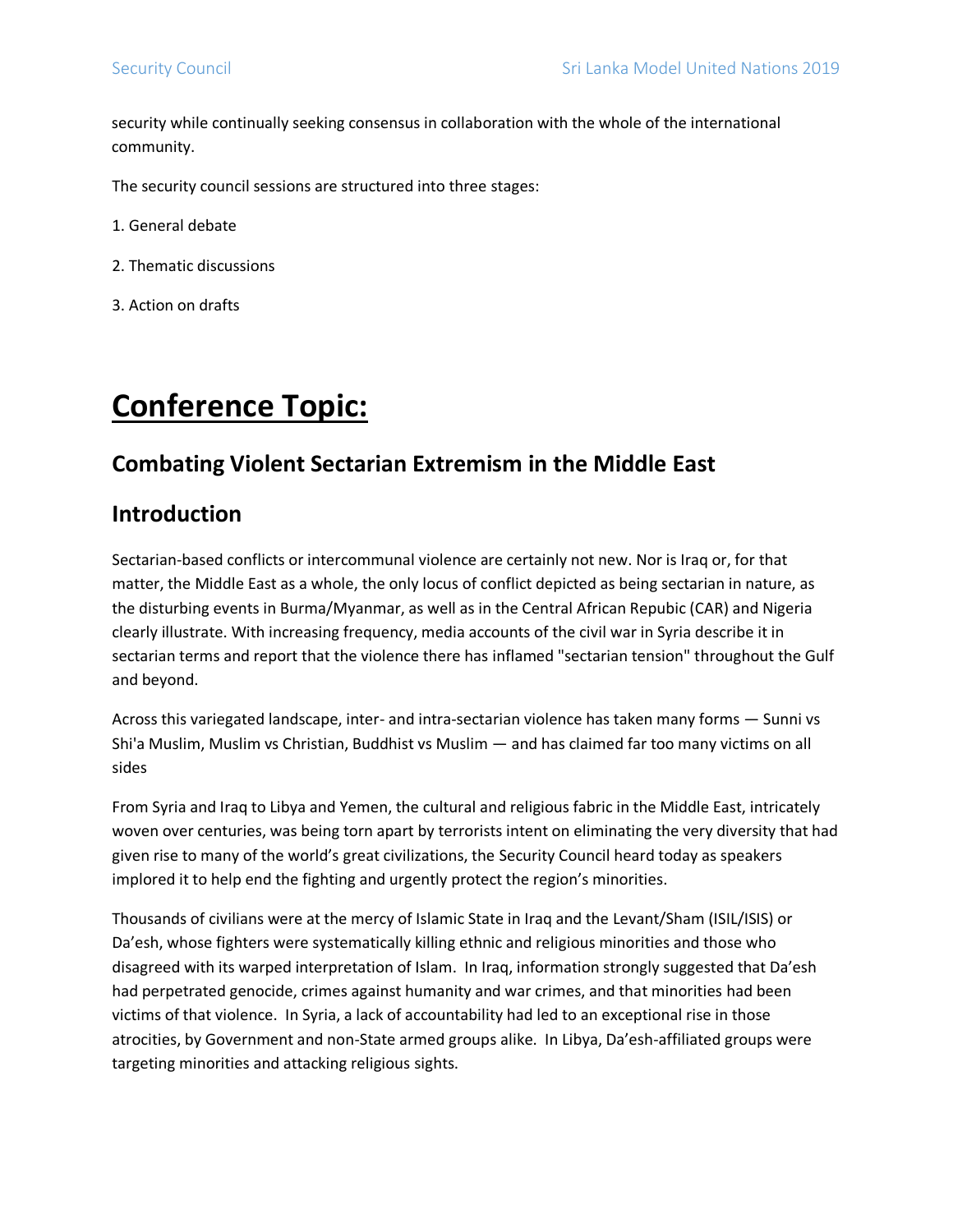For its part, the United Nations is developing an action plan on preventing violent extremism, which it would launch in September, and strengthening efforts to protect diversity in the Middle East. As well, the United Nations plans to form an advisory group of religious, civil, cultural, academic and business leaders to offer insight on inter- and intra-sectarian dynamics.

As Islamic extremists refused to live with non-Muslims, principles based on international law were needed, keeping in mind that there was a silent, peaceful majority of Muslims that rejected the politicization of the religion. Outlining a proposal to "get out of this vicious cycle", he advised taking legal decisions and adopting definitive measures on political, cultural and educational solutions that protected the national mosaic and safeguarded all citizens' rights.

An intricately interwoven social fabric in Syria and Iraq was giving way to the "demented obliteration" of difference — any choice not in line with the takfiri world view, which itself was impossibly thin. In a terrible irony, Da'esh might be more accepting of diverse ethnic origins when it came to its own members — so long as they acted in line with takfiri ideology — than many States were when it came to their own citizens.

Iraq's north is ground zero for the region's religious wars. Many of the victims of the Islamic State have fled to Erbil, the capital of Kurdistan, an autonomous region whose people long have desired independence. The Sunni Kurds are known internationally as the largest people group without their own nation, and are spread throughout Turkey, Iran, and Syria as well.

The region has become a reluctant refuge for religious minorities fleeing from persecution elsewhere. One displaced Christian told me that Kurdistan was "not all the way there" for religious liberty, but "was the best country in the region, and far better than Iraq." The territory today contains well over a million people displaced from persecution and fighting elsewhere. The human flood started more than a decade ago, with a sustained attack on Christians by Islamist extremists in Iraq.

### **BACKGROUND**

Some argue that the U.S. invasion of Iraq in 2003 has emerged as a central factor in the transformation of sectarian identities in the Middle East, fueling a resurgence of sectarian tensions and conflicts in the region. The Iraq war shifted the communal balance of power within Iraq, provided Iran with an opening to project its influence deep into the Arab Levant—deepening Iran's ties to the Assad regime in Syria and Hezbollah in Lebanon—and heightened perceptions of vulnerability among the Sunni-led regimes of the Arab Gulf. It also contributed to the emergence of newly religious and more rigidly defined conceptions of sectarian identity among both Sunnis and Shia for whom the links between religious observance and sectarian identity was previously much less explicit.

The invasion thus spurred the sectarianization of regional balance of power politics even as it gave new force to unresolved sectarian grievances in a number of states: in Syria, where a minority Alawite regime governed a majority Sunni population; in Lebanon, where the Shia political movement, Hezbollah, became a dominant power broker within a fragile political system organization along confessional lines; in Saudi Arabia, where a small Shia minority mobilized to advocate for greater communal rights and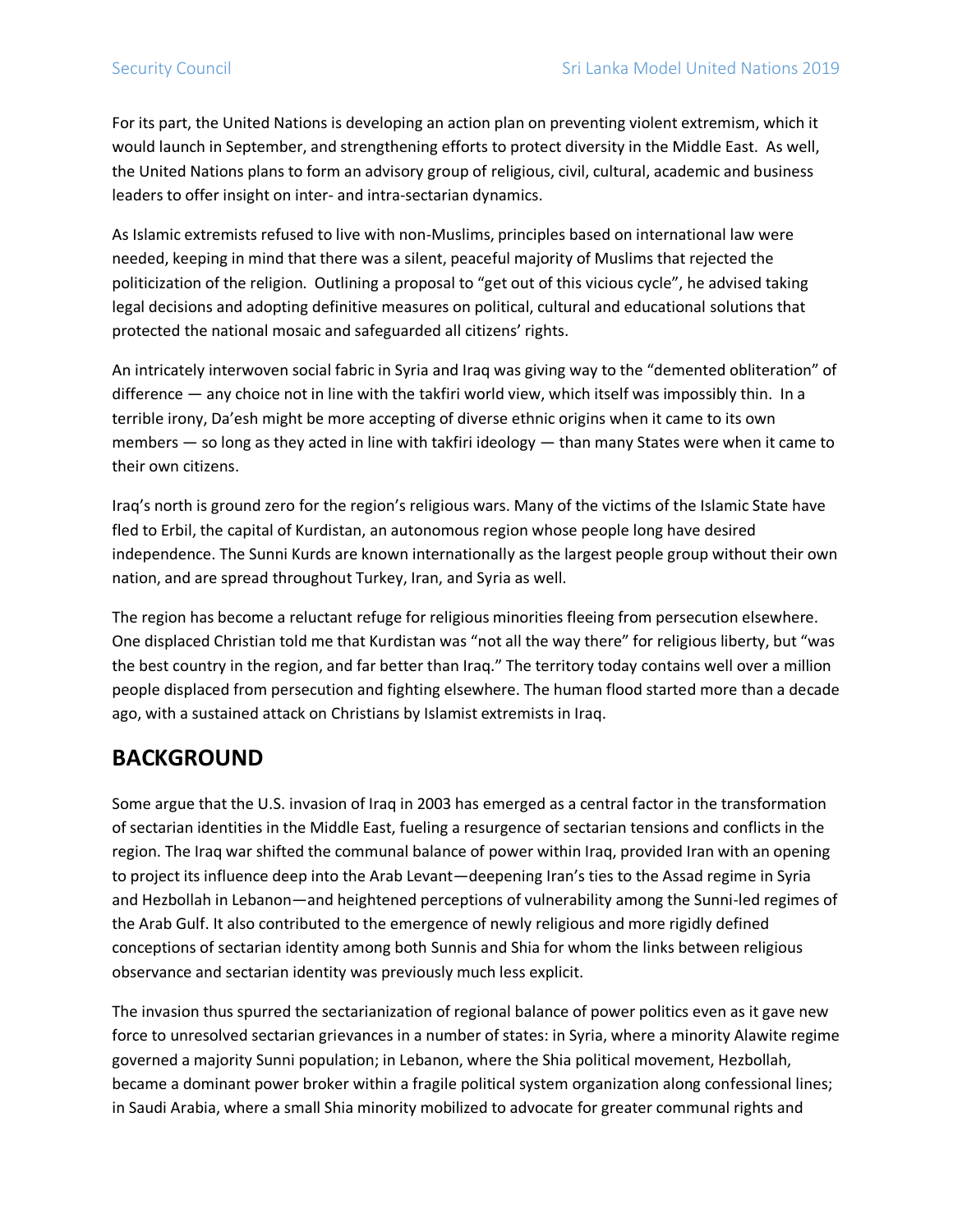autonomy; in Yemen, where an insurgency among a small, heterodox Shia community, the Houthi, gained momentum in the country's northwest provinces bordering Saudi Arabia; and in Bahrain, where a minority Sunni ruling family struggled to contain demands for equality from the Shia majority.

The Arab uprisings that began in early 2011 amplified and accelerated these trends. In Bahrain and Syria, peaceful mass protest movements provoked harsh government repression that brought Bahrain's Arab Spring to a close, but sparked escalating violence in Syria that grew to become a full-fledged civil war. Today, Syria's conflict threatens the underlying stability of the state order in the Levant, as it drags both Lebanon and Iraq into renewed sectarian conflict.

When sectarian conflict erupted in Iraq after the U.S. invasion in 2003, two-thirds or more of the roughly 1.5 million Christians fled their homes, many to the north. More recently the Islamic State has conducted a murderous campaign against Christians, Yazidi "infidels," who hold a monotheistic, syncretic faith considered Satanic by ISIS, and other religious minorities. Many of those under attack sought escape into Kurdistan. Shia and even Sunnis unsympathetic to ISIS also are mistreated and sometimes killed. (Christians and other minority believers in Syria have suffered a similar fate, which is why many fear the Islamic State, Jabhat al-Nusra and its successor, and similar groups more than Bashar al-Assad's regime; perhaps two-thirds of Syria's Christians also have been forced from their homes.)

Refugees are hard to miss: 94 families lived on the grounds of a church across the street from my hotel. Life was hard for them, but not nearly as bad as the situation facing Christians and others stuck under ISIS rule. Death, prison, mistreatment, and hardship await. Those who resist the group's harsh Islamic doctrines or seek to flee often are executed—commonly through beheadings and even crucifixions. Others suffer under oppressive "Dhimmi" status.

An estimated 5000 women, many Yazidis or Christians, were sold into sex slavery. Hundreds of children were kidnapped, indoctrinated, and sent into combat. Last June the Assyrian International News Agency published a report detailing what it termed "A systematic campaign of persecution of the Church of the East." The people known as Assyrians are being targeted "physically, economically, mentally, religiously and culturally." No wonder Iraq has ascended to number two, behind only North Korea, on Open Doors' "World Watch List" for religious persecution.

Moreover, even with ISIS gone the status of Christians and other religious minorities will remain precarious at best. The Iraqi government is unstable; its sectarian approach based on Shia domination spurred the Islamic State's success, and that organization may not be the last radical Sunni movement to arise. Turkey has intervened in the north against Baghdad's wishes and is seeking to cleanse the Mosul area of all but Sunni Muslims. Christians I met understandably feared for their safety in returning home.

Moreover, religious persecution is not a temporary response to a rare moment of conflict. Instead, it is the norm in the Middle East, North Africa, and South Asia. In every Muslim majority nation religious minorities suffer from discrimination. In many cases brutal repression is the norm. The Islamic State, or Daesh, simply regressed in history, turning persecution into a particularly bloody practice.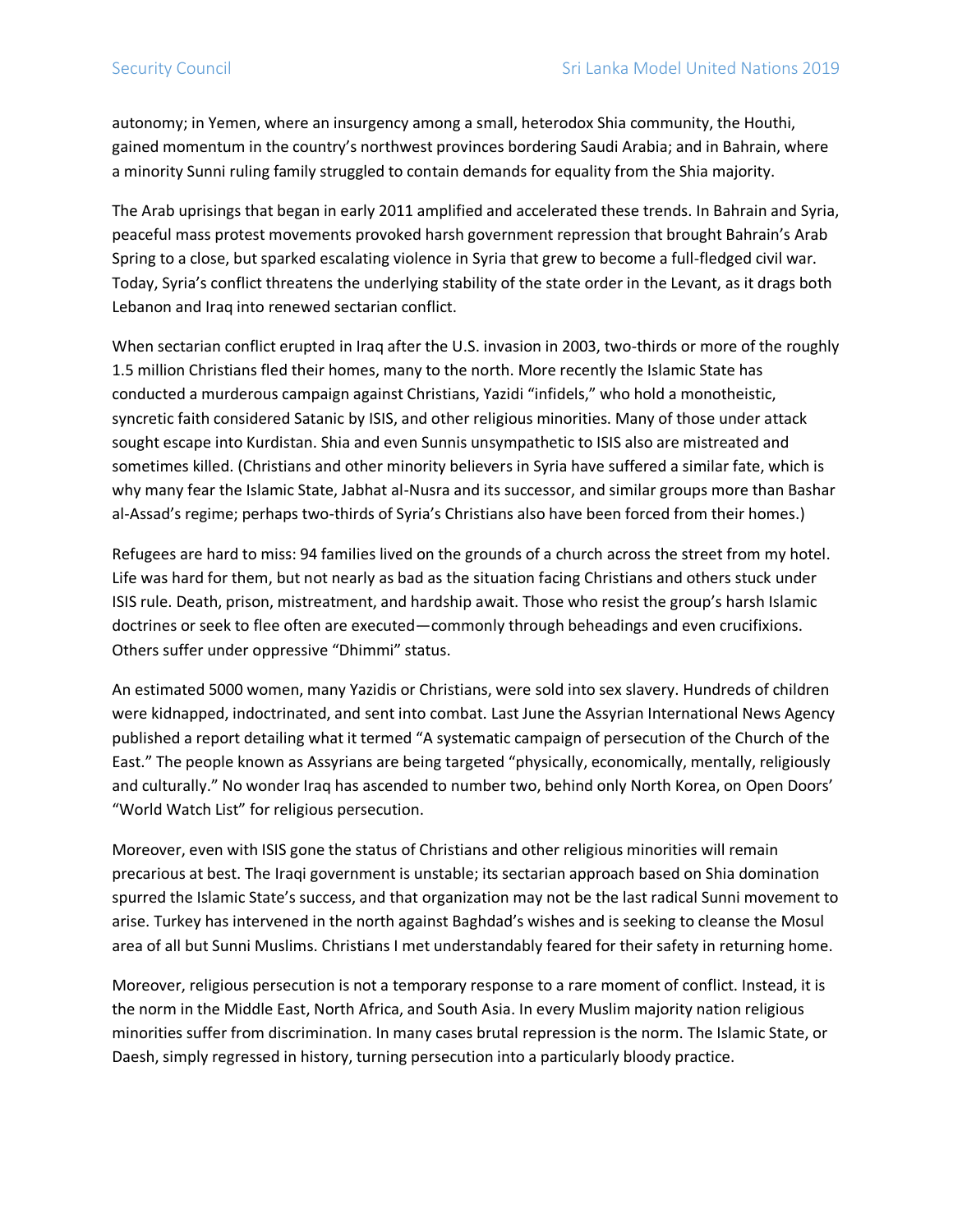It now should be obvious that religion cannot be separated from international affairs. Middle Eastern terrorism against Americans and others is primarily religious in nature. Much of it is blowback for U.S. military and political policies—bombing, invading, and occupying other nations creates enemies, as does backing tyrannical regimes—but theological acceptance, even encouragement, of violence acts as a powerful accelerant.

Religion also underlies the repressive nature of most Arab and Islamic regimes. All discriminate. Most persecute. The failure to respect freedom of conscience for religious minorities acts as a collective canary in the mine, a warning of an intolerant, repressive environment in which extremism is likely to flourish and other liberties, of speech, assembly, press, are unlikely to be protected. This may explain the correlation between protection of religious belief and practice and the vibrancy of civil society. Unfortunately, even nominal allies of Washington, such as Saudi Arabia and Pakistan, have done much to spread religiously-motivated violence beyond their boundaries.

Thus, any response to issues of violent extremism must take religion into account. After all, there's no obvious political answer. The U.S. should accept refugees, especially religious minorities who have few options in the Middle East, but they will only be a few drops in a human flood. Terming the Islamic State's crimes "genocide" highlights rather than ends the tragedy. Overrunning the ISIS "caliphate" will eliminate this particular source of violence against religious minorities, but no one is fighting ISIS to institute religious liberty.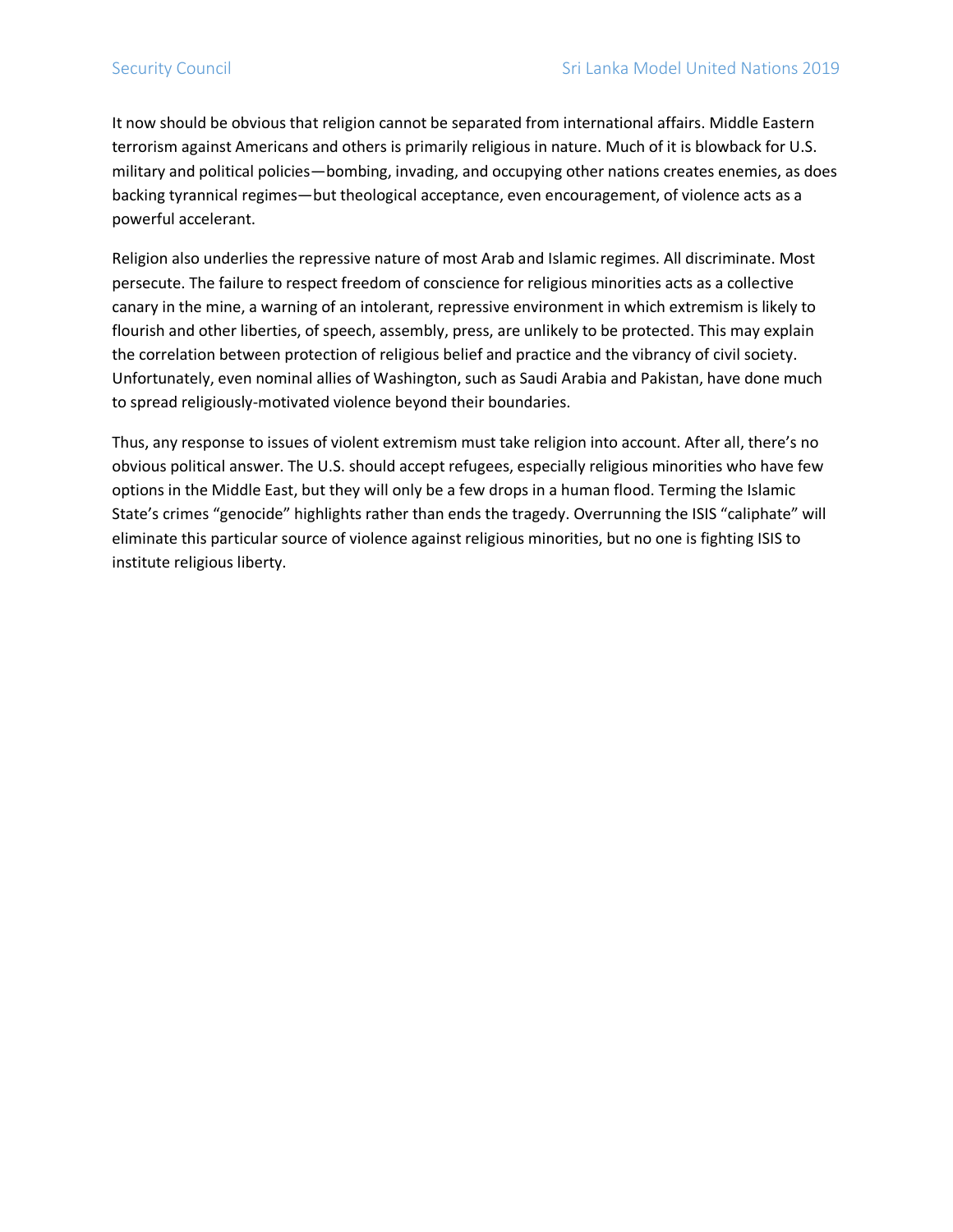# **Areas of Contention**

### **Russia's Middle East Influence**

More than half a million people have been killed since the outbreak of the Syrian civil war in 2011. Peaceful anti-government protests in provincial areas, inspired by similar demonstrations in other Middle Eastern nations, were brutally suppressed. The government of President Bashar al-Assad responded with a bloody crackdown, followed by piecemeal concessions that stopped short of genuine political reform.

After almost a year and a half of unrest, the conflict between the regime and the opposition escalated to a full-scale civil war. By mid-2012 the fighting has reached capital Damascus and commercial hub Aleppo, with growing numbers of senior army officers deserting Assad. Despite peace proposals put forth by the Arab League and United Nations, the conflict only increased as additional factions joined the armed resistance and the Syrian government received support from Russia, Iran, and the Islamic group Hezbollah.

A chemical attack outside Damascus on Aug. 21, 2013, brought the U.S. on the brink of a military intervention in Syria, but Barack Obama pulled back at the last moment after Russia offered to broker a deal under which Syria would hand over its stockpile of chemical weapons. Most observers interpreted this turn-about as a major diplomatic triumph for Russia, raising questions over Moscow's influence in the wider Middle East.

The conflict continued to escalate through 2016. The terrorist group ISIS invaded northwestern Syria in late 2013, the United States launched airstrikes in Raqqa and Kobani in 2014, and Russia intervened on behalf of the Syrian government in 2015. At the end of February 2016, a ceasefire brokered by the U.N. went into effect, providing the first pause in the conflict since it began.

By the middle of 2016, the ceasefire had collapsed and the conflagration erupted again. Syrian government troops battled opposition troops, Kurdish rebels, and ISIS fighters, while Turkey, Russia, and the U.S. all continued to intervene. In February 2017, government troops recaptured the major city of Aleppo after four years of rebel control, despite a ceasefire being in effect at the time. As the year progressed, they would reclaim other cities in Syria. Kurdish forces, with the backing of the U.S., had largely vanquished ISIS and controlled the northern city of Raqqa.

Emboldened, Syrian troops continued to pursue rebel troops, while Turkish forces attacked Kurdish rebels in the north. Despite attempts to implement yet another ceasefire in late February, government forces launched a major air campaign against rebels in the eastern Syrian region of Ghouta.

On Feb. 19, 2018, Syrian government troops backed by Russian aircraft launched a major offensive against rebels in the region of Ghouta, east of the capital of Damascus. The last rebel-controlled area in the east, Ghouta has been under siege by government forces since 2013. It is home to an estimated 400,000 people and had been declared a no-fly zone for Russian and Syrian aircraft since 2017.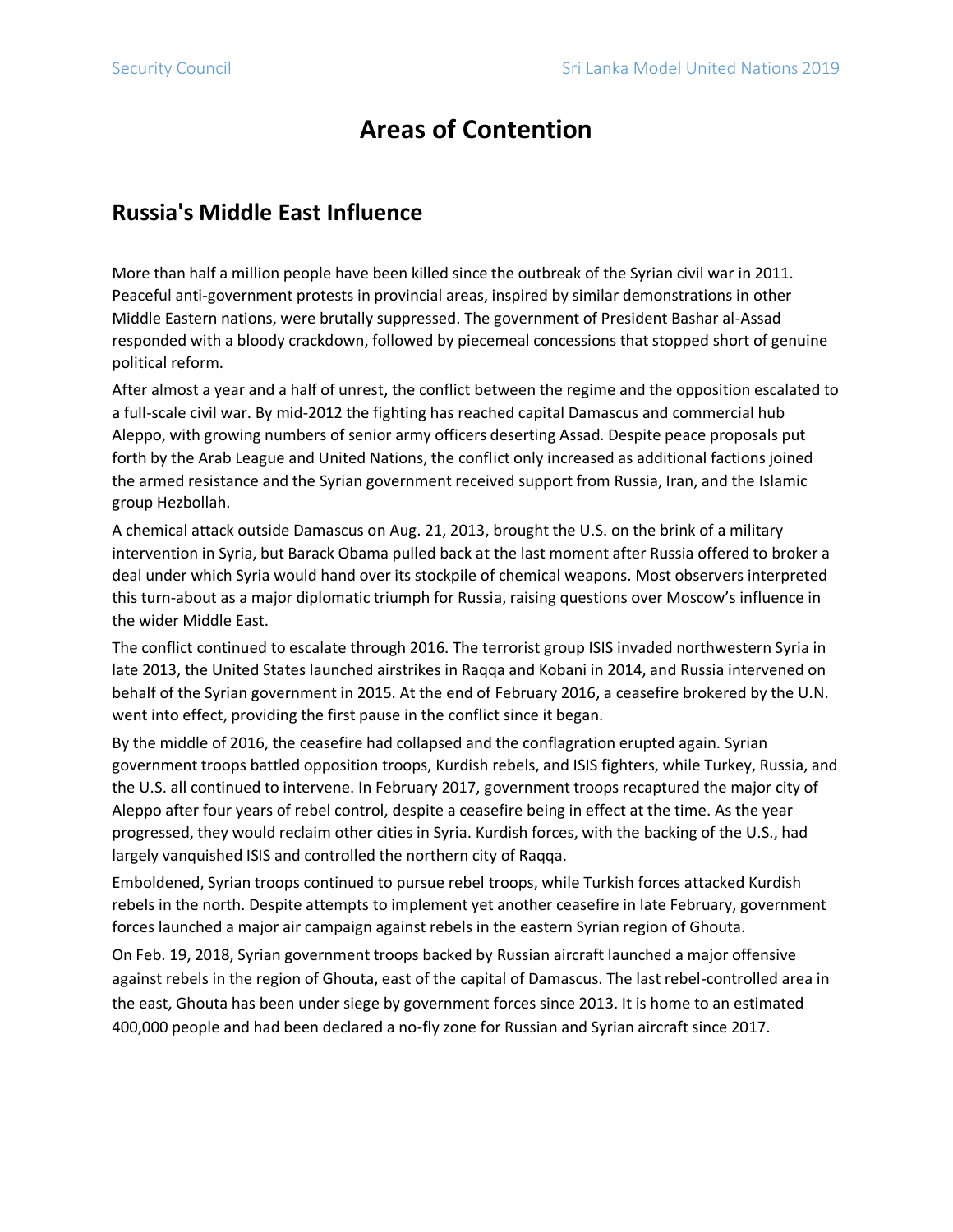The outcry was swift following the Feb. 19 attack. On Feb. 25, the United Nations Security Council called for a 30-day ceasefire to allow civilians to flee and aid to be delivered. But the initial five-hour evacuation planned for Feb. 27 never occurred, and the violence continued.

### **International Response: Failure of Diplomacy**

Diplomatic efforts at a peaceful resolution of the crisis have failed to end the violence, despite several ceasefires brokered by the United Nations. This is partly due to disagreements between Russia, Syria's traditional ally, and the West. The U.S., long at odds with Syria over its links to Iran, has called on Assad to resign. Russia, which has substantial interests in Syria, has insisted that Syrians alone should decide the fate of their government.

In the absence of an international agreement on a common approach, Gulf Arab governments and Turkey have stepped up military and financial assistance for Syrian rebels. Meanwhile, Russia continues to back Assad's regime with weapons and diplomatic support while Iran, Assad's key regional ally, provides the regime with financial assistance. In 2017, China announced that it would also send military aid to the Syrian government. Meanwhile, the U.S. announced that it would stop aiding rebels

# **Arab Spring Uprisings in the Middle East**

The Arab Spring was a series of protests and uprisings in the Middle East that began with unrest in Tunisia in late 2010. The Arab Spring has brought down regimes in some Arab countries, sparked mass violence in others, while some governments managed to delay the trouble with a mix of repression, promise of reform, and state largesse.

## **Sunni - Shiite Tension in the Middle East**

The effects of the Iraq War on the Middle East have been profound, but not quite in the way intended by the architects of the 2003 U.S.-led invasion that toppled the regime of Saddam Hussein.The effects of the Iraq War on the Middle East have been profound, but not quite in the way intended by the architects of the 2003 U.S.-led invasion that toppled the regime of Saddam Hussein.

Top positions in Saddam Hussein's regime were occupied by Sunni Arabs, a minority in Iraq, but traditionally the dominant group going back to the Ottoman times. The U.S.-led invasion enabled the Shiite Arab majority to claim the government, the first time in the modern Middle East that Shiites came to power in any Arab country. This historic event empowered Shiites across the region, in turn attracting suspicion and hostility of Sunni regimes.

Some Iraqi Sunnis launched an armed rebellion targeting the new Shiite-dominated government and foreign forces. The spiraling violence grew into a bloody and destructive civil war between Sunni and Shiite militias, which strained sectarian relations in Bahrain, Saudi Arabia and other Arab countries with a mixed Sunni-Shiite population.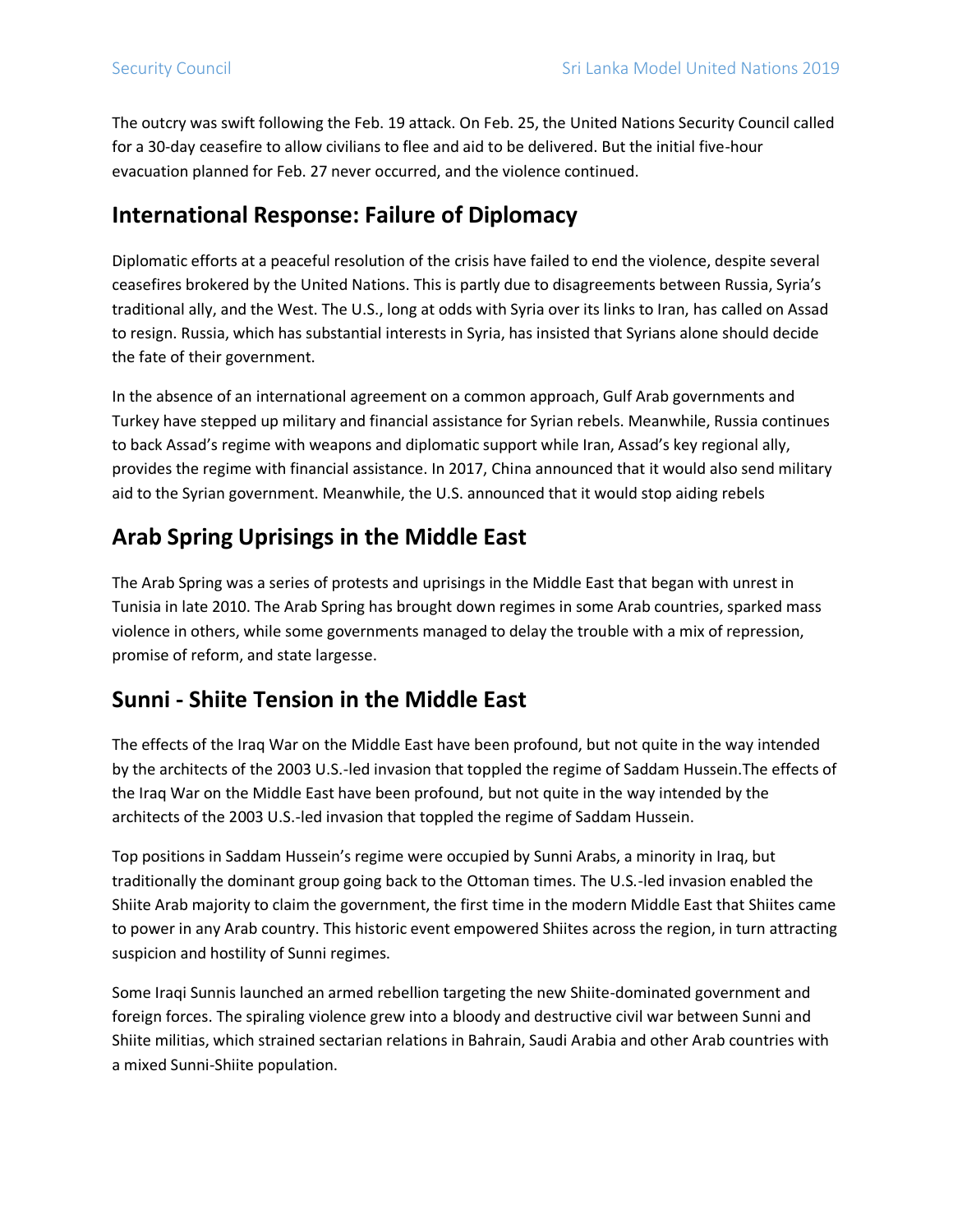## **The Emergence of Al-Qaeda in Iraq**

Suppressed under Saddam's brutal police state, religious extremists of all colors began popping out in the chaotic years after the regime's fall. For Al-Qaeda, the arrival of a Shiite government and the presence of US troops created a dream environment. Posing as the protector of Sunnis, Al-Qaeda created alliances with both Islamist and secular Sunni insurgent groups and began seizing territory in the Sunni tribal heartland of north-western Iraq.

Al-Qaeda's brutal tactics and extremist religious agenda soon alienated many Sunnis who turned against the group, but a distinct Iraqi branch of Al-Qaeda, known as the Islamic State in Iraq, has survived. Specializing in car bombing attacks, the group continues to target government forces and Shiites, while expanding its operations into neighboring Syria.

## **Ascendancy of Iran**

The fall of the Iraqi regime marked a critical point in Iran's ascendancy to a regional superpower. Saddam Hussein was Iran's greatest regional enemy, and the two sides fought a bitter 8-year war in the 1980s. But Saddam's Sunni-dominated regime was now replaced with Shiite Islamists who enjoyed close links with the regime in Shiite Iran.

Iran is today the most powerful foreign actor in Iraq, with extensive trade and intelligence network in the country (though strongly opposed by the Sunni minority).

The fall of Iraq to Iran was a geopolitical disaster for the US-backed Sunni monarchies in the Persian Gulf. A new cold war between Saudi Arabia and Iran came to life, as the two powers began to vie for power and influence in the region, in process exacerbating further the Sunni-Shiite tension.

## **Kurdish Ambitions**

Iraqi Kurds were one of the principal winners of the war in Iraq. The de-facto autonomous status of the Kurdish entity in the north – protected by a UN-mandated no-fly zone since the 1991 Gulf War – was now officially recognized by Iraq's new constitution as the Kurdish Regional Government (KRG). Rich in oil resources and policed by its own security forces, the Iraqi Kurdistan became the most prosperous and stable region in the country.

The KRG is the closest any of the Kurdish people – split mainly between Iraq, Syria, Iran, and Turkey – came to real statehood, emboldening Kurdish independence dreams elsewhere in the region. The civil war in Syria has provided Syria's Kurdish minority with an opportunity to renegotiate its status while forcing Turkey to consider dialogue with its own Kurdish separatists. The oil-rich Iraqi Kurds will no doubt play an important role in these developments.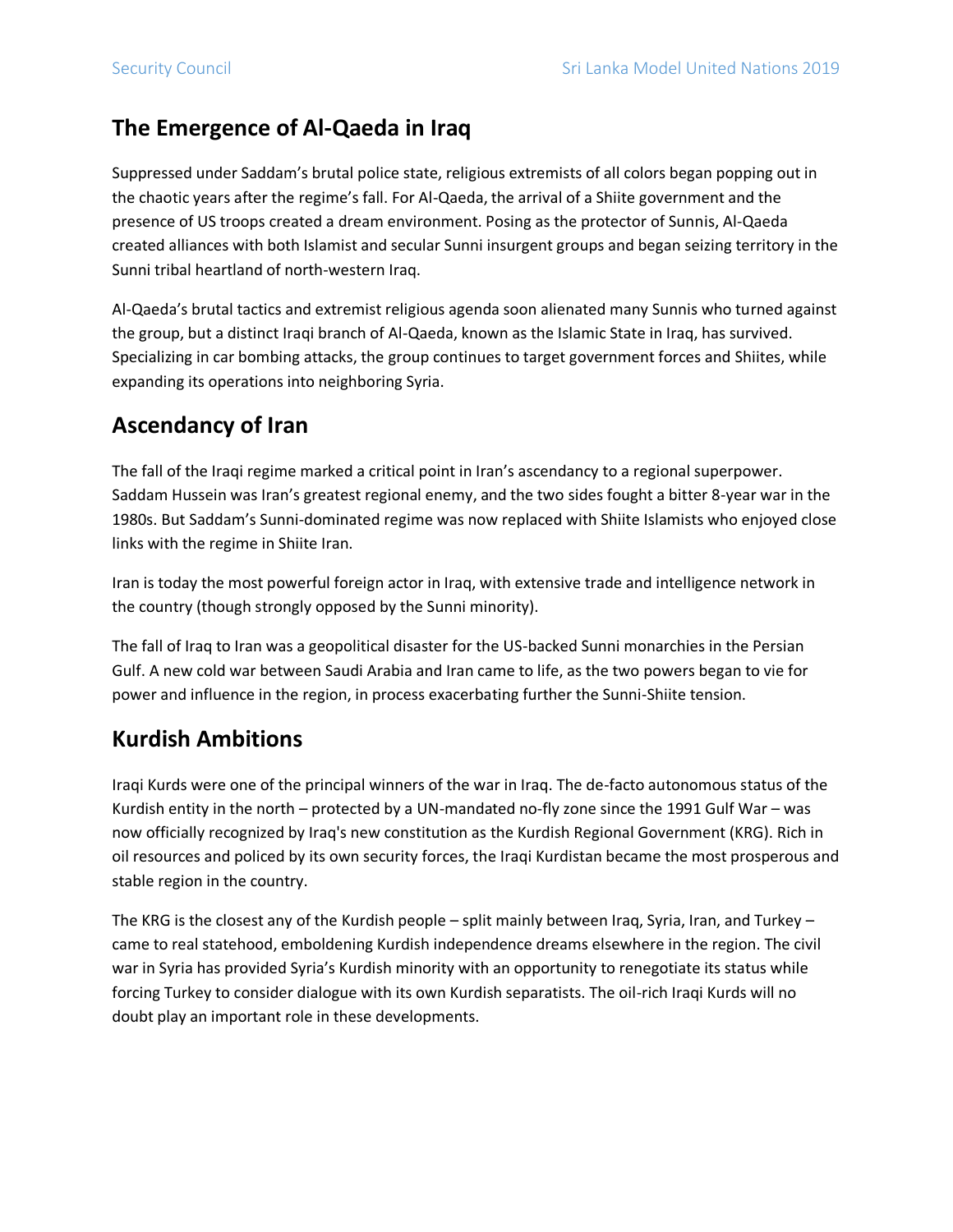## **Limits of US Power in the Middle East**

Many advocates of Iraq war saw the toppling of Saddam Hussein as only the first step in the process of building a new regional order that would replace Arab dictatorship with US-friendly democratic governments. However, to most observers, the unintended boost to Iran and Al-Qaeda clearly showed the limits of US ability to reshape the Middle Eastern political map through military intervention.

When the push for democratization came in the shape of the Arab Spring in 2011, it happened on the back of homegrown, popular uprisings. Washington could do little to protect its allies in Egypt and Tunisia, and the outcome of this process on US regional influence remains wildly uncertain.

The US will remain the most powerful foreign player in the Middle East for some time to come, despite its diminishing need for the region's oil. But the fiasco of the state-building effort in Iraq gave way to a more cautious, "realist" foreign policy, manifested in the US reluctance to intervene in the civil war in Syria.

# **Past action by the UN/International Community**

# **United Nations Relief and Works Agency for Palestine Refugees (UNRWA)**

The United Nations Relief and Works Agency for Palestine Refugees is unique in terms of its longstanding commitment to one group of refugees. It has contributed to the welfare and human development of four generations of Palestine refugees. The Agency's services encompass education, health care, relief and social services, camp infrastructure and improvement, microfinance and emergency assistance, including in times of armed conflict. UNRWA is committed to fostering the human development of Palestine refugees by helping them to acquire knowledge and skills, lead long and healthy lives, achieve decent standards of living, and enjoy human rights to the fullest possible extent. UNRWA Headquarters and the Jordan Field Office are located in Amman, Jordan. UNRWA also works in the Gaza Strip, the West Bank, Lebanon, and Syria.

## **UN Peacekeeping Operations in the Middle East**

### **United Nations Interim Force in Lebanon**

The United Nations Interim Force in Lebanon is a peacekeeping mission established on 19 March 1978 by United Nations Security Council Resolutions 425 and 426, to confirm Israeli withdrawal from Lebanon which Israel had invaded five days prior, restore international peace and security, and help the government of Lebanon restore its effective authority in the area.

The mandate had to be adjusted twice, due to the Israeli invasion of Lebanon in 1982 and after the Israeli withdrawal from Lebanon in 2000.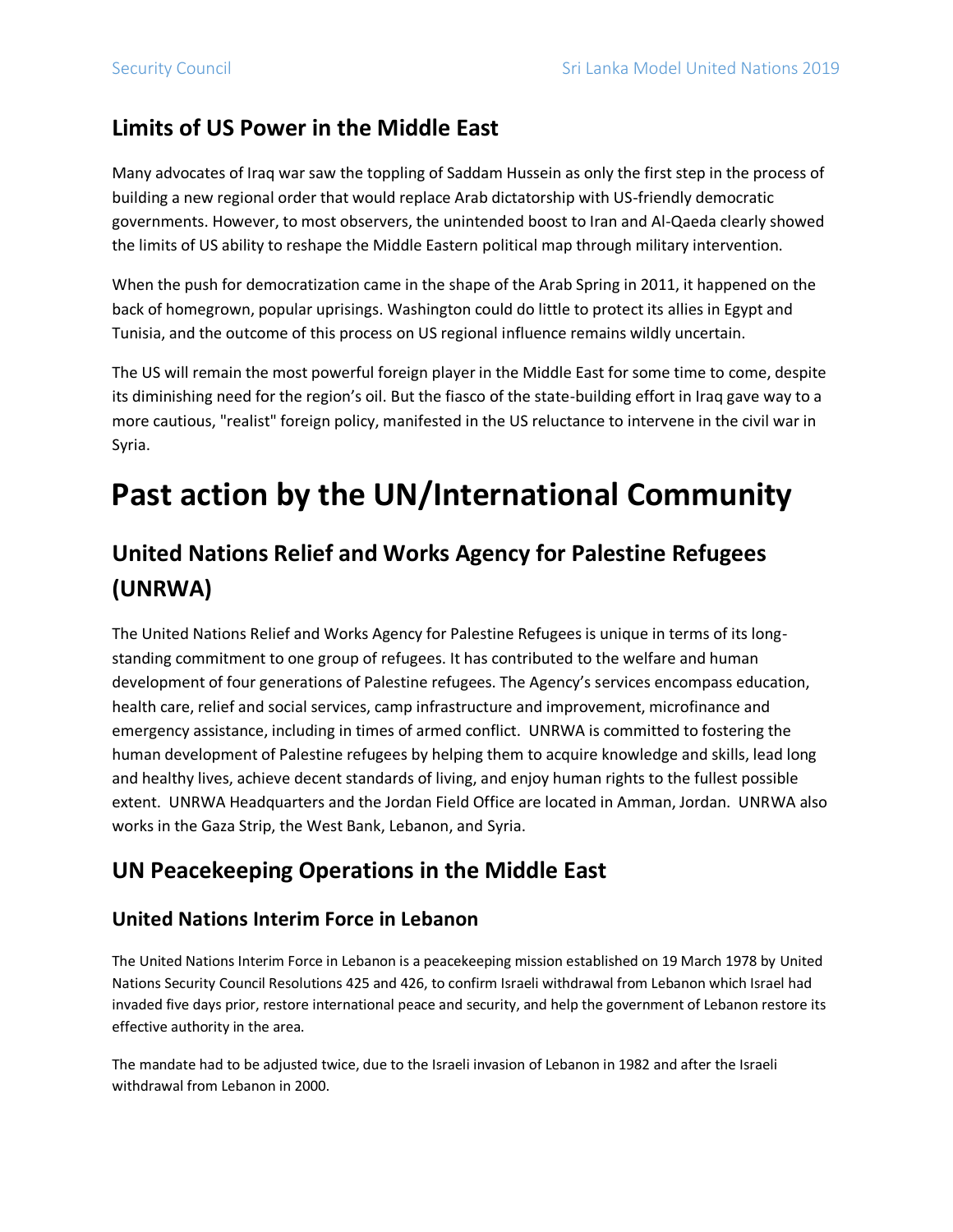Following the 2006 Lebanon War, the United Nations Security Council enhanced UNIFIL and decided that in addition to the original mandate, it would, among other things, monitor the cessation of hostilities; accompany and support the Lebanese Armed Forces as they deploy throughout the south of Lebanon; and extend its assistance to help ensure humanitarian access to civilian populations and the voluntary and safe return of displaced persons.

### **United Nations Disengagement Observer Force**

The United Nations Disengagement Observer Force (UNDOF) was established by United Nations Security Council Resolution 350 on 31 May 1974, to implement Resolution 338 (1973) which called for an immediate ceasefire and implementation of United Nations Security Council Resolution 242.

The resolution was passed on the same day the Agreement on Disengagement was signed between Israeli and Syrian forces on the Golan Heights, finally establishing a ceasefire to end the 1973 Yom Kippur War.

The Force has since performed its functions with the full cooperation of both sides. The mandate of UNDOF has been renewed every six months since 1974 (most recently until 31 December 2018).UNTSO (United Nations Truce Supervision Organization) and UNDOF are operating in the zone and continue to supervise the ceasefire. Before the Syrian Civil War, the situation in the Israel-Syria ceasefire line had remained quiet and there had been no serious incidents.

During the Syrian Civil War, the buffer zone between Israeli and Syrian forces became a scene of the Quneitra clashes, forcing many UN observer forces to reconsider their mission due to safety issues. The fighting between Syrian Army and Syrian Opposition came to international attention when on March 2013, the al-Qaeda affiliated group Al-Nusra Front took hostage 21 Fijian UN personnel, who had been a part of the UN Disengagement Observer Force in the neutral buffer zone between Syria and Israelioccupied territory.

### **United Nations Truce Supervision Organization**

The United Nations Truce Supervision Organization (UNTSO) is an organization founded on 29 May 1948 for peacekeeping in the Middle East. Its primary task was providing the military command structure to the peacekeeping forces in the Middle East to enable the peacekeepers to observe and maintain the ceasefire, and as may be necessary in assisting the parties to the Armistice Agreements in the supervision of the application and observance of the terms of those Agreements. The command structure of the UNTSO was maintained to cover the later peacekeeping organisations of the United Nations Disengagement Observer Force (UNDOF) and the United Nations Interim Force in Lebanon (UNIFIL).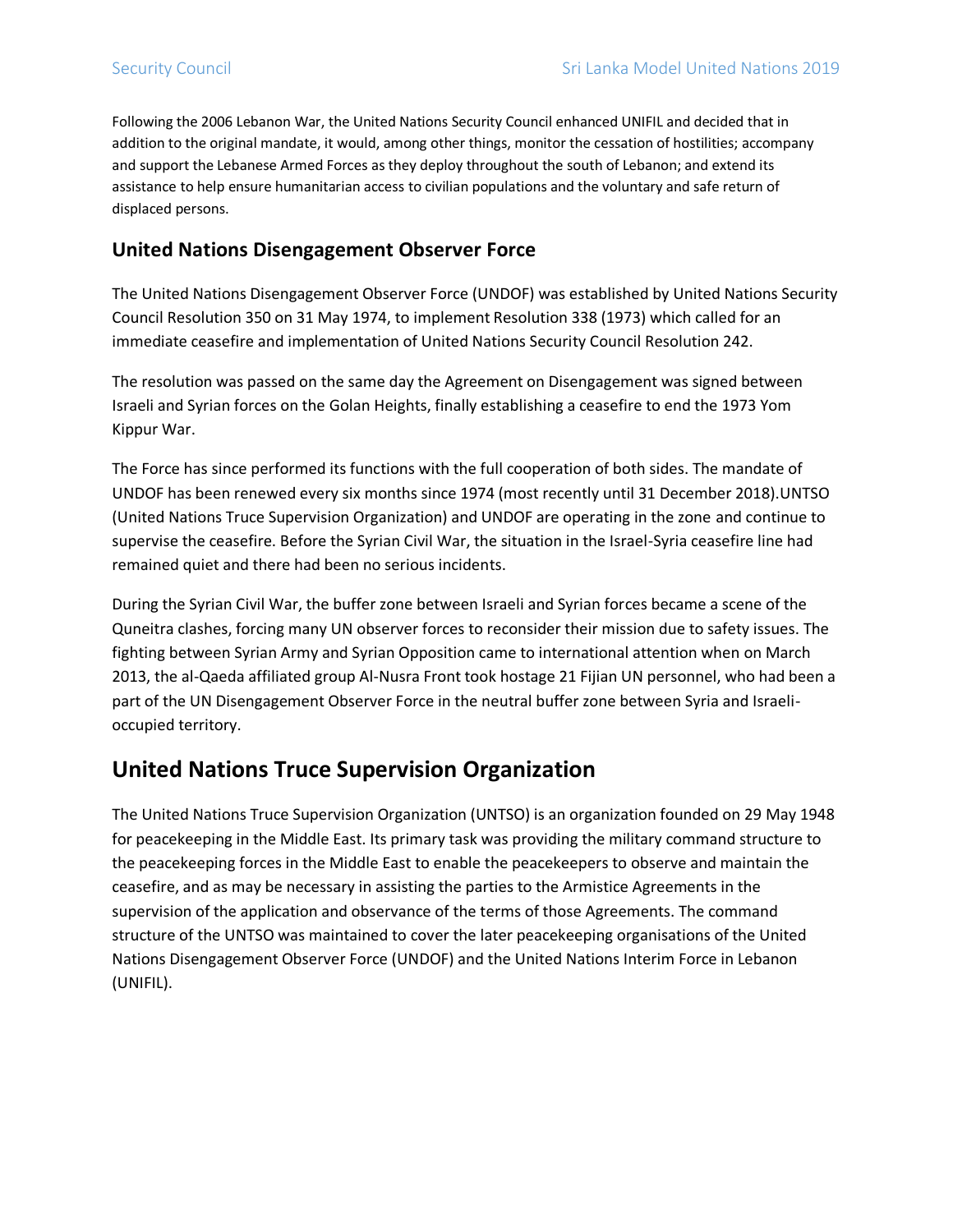# **Important Conventions & Treaties**

### **1979 International Convention against the Taking of Hostages**

Provides that "any person who seizes or detains and threatens to kill, to injure, or to continue to detain another person in order to compel a third party, namely, a State, an international intergovernmental organization, a natural or juridical person, or a group of persons, to do or abstain from doing any act as an explicit or implicit condition for the release of the hostage commits the offence of taking of hostage within the meaning of this Convention".

### **1980 Convention on the Physical Protection of Nuclear Material**

Criminalizes the unlawful possession, use, transfer or theft of nuclear material and threats to use nuclear material to cause death, serious injury or substantial property damage.

### **2005 Amendments to the Convention on the Physical Protection of Nuclear Material**

Makes it legally binding for States Parties to protect nuclear facilities and material in peaceful domestic use, storage as well as transport; and

Provides for expanded cooperation between and among States regarding rapid measures to locate and recover stolen or smuggled nuclear material, mitigate any radiological consequences or sabotage, and prevent and combat related offences.

### **1997 International Convention for the Suppression of Terrorist Bombings**

Creates a regime of universal jurisdiction over the unlawful and intentional use of explosives and other lethal devices in, into, or against various defined public places with intent to kill or cause serious bodily injury, or with intent to cause extensive destruction of the public place.

### **1999 International Convention for the Suppression of the Financing of Terrorism**

Requires parties to take steps to prevent and counteract the financing of terrorists, whether direct or indirect, through groups claiming to have charitable, social or cultural goals or which also engage in illicit activities such as drug trafficking or gun running;

Commits States to hold those who finance terrorism criminally, civilly or administratively liable for such acts; and

Provides for the identification, freezing and seizure of funds allocated for terrorist activities, as well as for the sharing of the forfeited funds with other States on a case-by-case basis. Bank secrecy is no longer adequate justification for refusing to cooperate.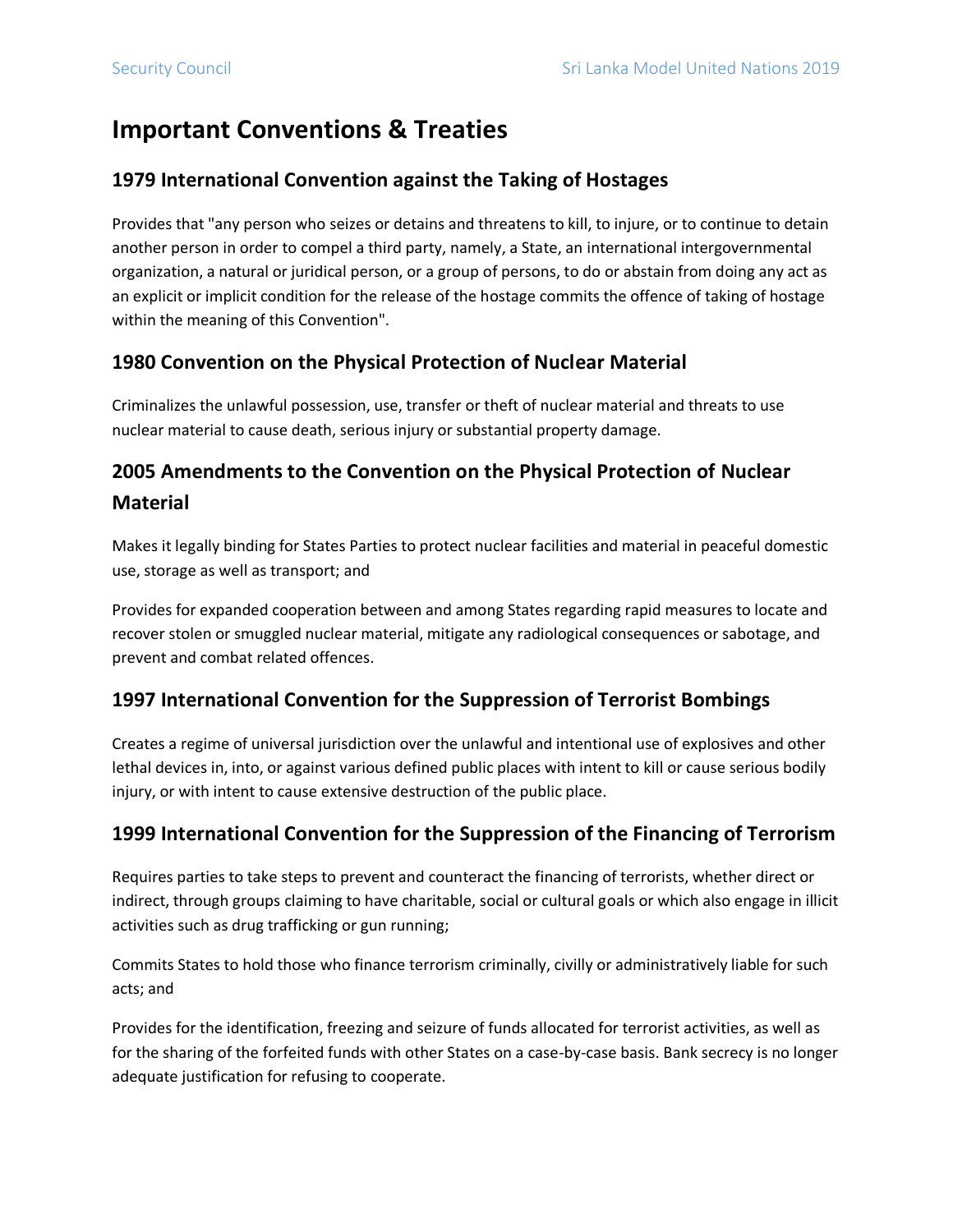### **Recent Developments**

The situation in the Middle East has rarely been as fluid as today, the events seldom as fascinating to watch, as well as challenging to comprehend with the barrage of news reports we receive from the region every day.

Since early 2011, heads of state of Tunisia, Egypt and Libya have been driven to exile, put behind bars, or lynched by a mob. Yemeni leader was forced to step aside, while the Syrian regime is fighting a desperate battle for bare survival. Other autocrats dread what the future might bring and, of course, foreign powers are closely watching the events.

#### • **Bahrain**

In Februrary 2011, the Arab Spring re-energized the largely Shia anti-government protesters in Bahrain. Mass prodemocracy protests erupted in February 2011, prompting a government crackdown aided by troops from Saudi Arabia. But unrest in the Middle East continues, as a restless Shiite majority confronts a state dominated by the Sunni minority. The ruling family has yet to offer any significant political concessions.

#### • **Egypt**

The dictator is gone, but Egyptian military still holds real power. Egypt remains locked in a protracted process of political transition after the resignation of the long-serving leader Hosni Mubarak in February 2011, with most of the real political power still in the hands of the military. Mass anti-government protests in July 2013 forced the army to remove Egypt's first democratically elected president, Mohammed Morsi, amid deep polarization between the Islamists and secular groups.

#### • **Iraq**

Iraqi Prime Minister Nuri al-Maliki speaks during a press conference on May 11, 2011 at the green zone area in Baghdad, Iraq. Iraq's Shiite majority dominates the governing coalition, placing growing strain on the power-sharing agreement with Sunnis and Kurds. Al Qaeda is using the Sunni resentment of the government to mobilize support for its escalating campaign of violence.

• **Iran** 

Iran's oil-dependent economy is under severe strain due to sanctions imposed by the West over the country's nuclear program. Meanwhile, supporters of former president Mahmoud Ahmadinejad vie for power with factions backed by Ayatollah Khamenei, and reformists who are placing their hopes in President Hassan Rouhani.

#### • **Israel**

Benjamin Netanyahu, Prime Minister of Israel, draws a red line on a graphic of a bomb while discussing Iran during an address to the United Nations General Assembly on September 27, 2012 in New York City.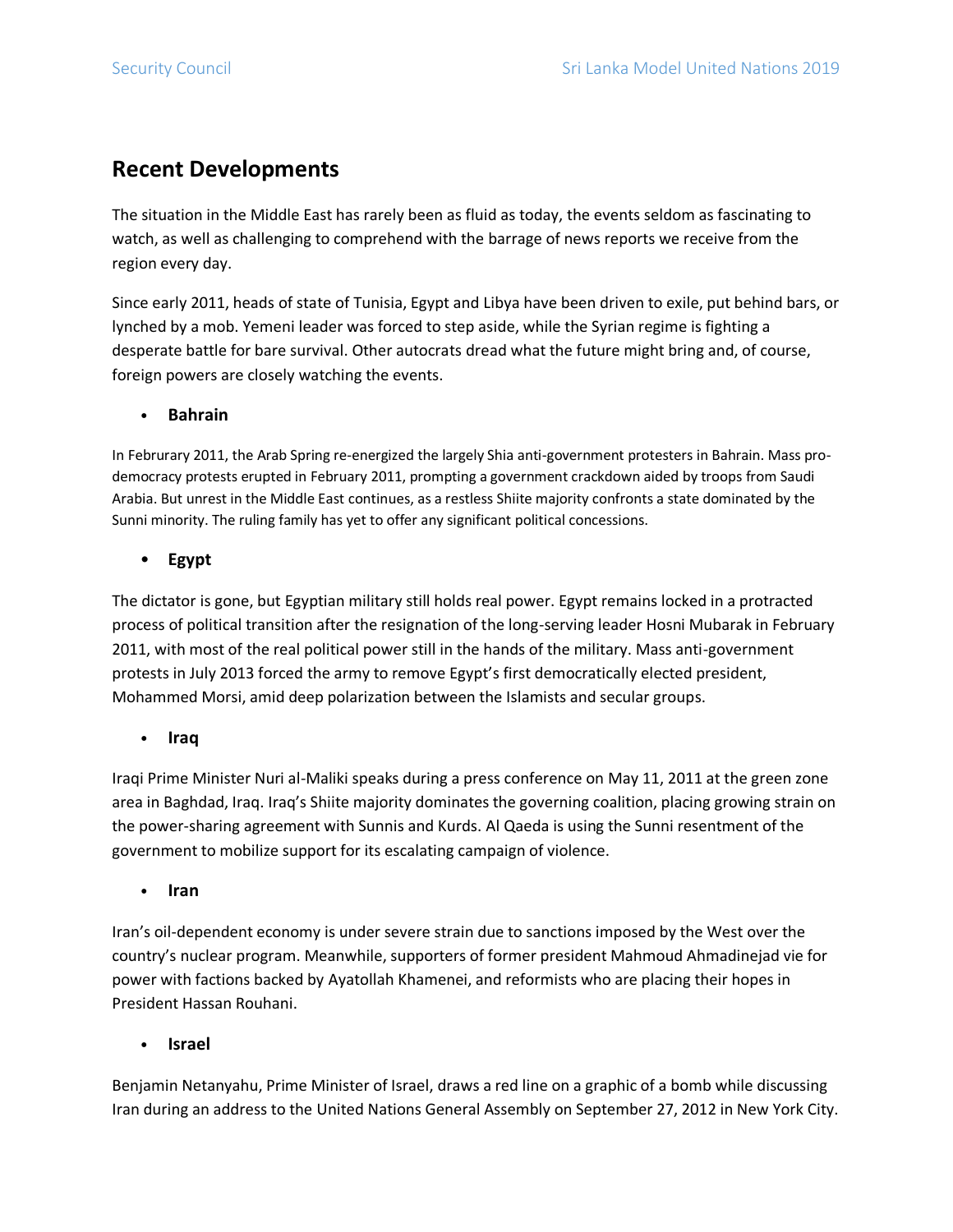Netanyahu's right-wing Likud Party came on top of the early elections held in January 2013, but faces a hard time keeping its diverse government coalition together. Prospects for a breakthrough in peace negotiations with Palestinians are close to zero, and military action against Iran is possible in Spring 2013.

#### • **Lebanon**

Lebanon's governing coalition backed by the Shiite militia Hezbollah has close links to the Syrian regime, while the opposition is sympathetic to Syrian rebels who have established a rear base in northern Lebanon. Clashes erupted between rival Lebanese groups in the north, capital remains calm but tense.

#### • **Libya**

July 2012 parliamentary elections were won by a secular political alliance. However, large parts of Libya are controlled by militias, former rebels that brought down the regime of Col. Muammar al-Qaddafi. Frequent clashes between rival militias threaten to derail the political process.

• **Syria** 

After a year and a half of unrest in Syria, conflict between the regime and the opposition has escalated to full-scale civil war. Fighting has reached the capital and key members of the government have been killed or have defected.

#### • **Turkey**

Ruled by moderate Islamists since 2002, Turkey has seen its economy and regional influence grow in recent years. The government is battling a Kurdish separatist insurgency at home, while supporting the rebels in neighboring Syria.

#### • **Yemen**

Long-serving leader Ali Abdullah Saleh resigned in November 2011 under a Saudi-brokered transition deal, after nine months of protests. Interim authorities are battling Al Qaeda-linked militants and a growing separatist movement in the south, with moot prospects for a transition to a stable democratic government.

# **Major Blocs**

### **United States of America**

The withdrawal of the US from Syria reshapes the stability and the relations in the Middle East and has abruptly scrambled the geopolitics of the region. It most importantly creates a vacuum that will most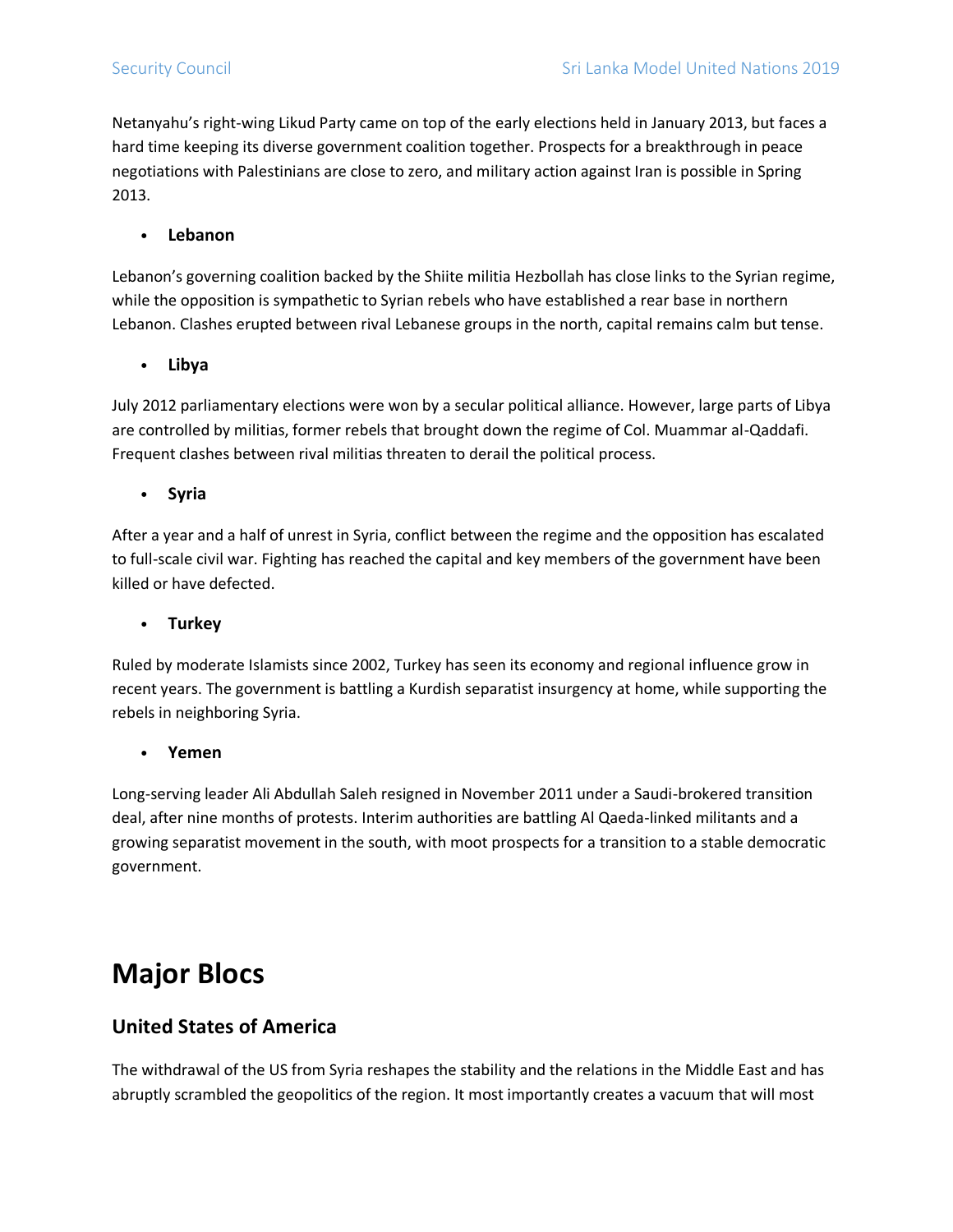likely be filled by the Assad regime andIran. Also, it could allow ISIS's reestablishment in Syria and Iraq while it abandons Kurdish and Arab allies in the area. Even though the United States has only about 2,000 troops in Syria, the consequences of its withdrawal can be far-reaching in a complex war, leaving allies struggling to cope and enemies emboldened. The President of the United States of America, Donald Trump reprimanded "We haved efeated ISIS in Syria, my only reason for being there." Finally, the United States has neglected developing partnerships with non-state actors in the Middle East, such as Kurdish and Arab groups in Syria and Iraq.The United States' position has been well established over the years, and the present Trump administration has been even more vociferous in upholding its stance. The U.S. is the largest backer of the Israeli regime, providing military, political, and resource-related aid to the country. The Saudis are also a significant U.S. partner, with massive arms deals signed between them. The U.S. maintains these relations to uphold its strategic position in the Middle East, especially with respect to oil resources, and to further its counter-terrorism initiatives.

### **Russian Federation**

The Russian Federation will capitalize on the vacuum left by the USA to set path of the Syrian conflict as it wants. The withdrawal leaves way for Russia to treat Syria as part of its virtual territory. However, while Russia and Iran might benefit in the short term, the end of Syrian war will likely bring them into conflict, since the mutual alliance in support of the Assad regime will disclose to competing benefits. Specifically, on the one hand, Russia wants a strong government in Syria that is loyal to them. On the other hand, Iran seeks a regime which it can easily employ. President Vladimir Putin approved the decision naming the US withdrawal "correct"as the troops were not needed. Putin's approval came after Trump announced he was ordering the withdrawal as the US military had achieved its goal of defeating ISIS in Syria.

#### **Iran**

The Islamic State of Iran could benefit immensely and immediately from the United States' withdrawal of troops from Syria, since the US was continuously preventing Iranian military from entering Syria through Iraq. Consequently, Iran will be free to move through the Iraqi border thus, easing the movement of fighters and weapons, including movement of weaponry through Syria to Hezbollah, Iran's partner in Lebanon. Moreover, the USA's sanctions on Iran will be lifted and thus Iran's economy will rejuvenate. Other than that, since the area is rich in oil, the removal of U.S. troops increases Iran's chances of accessing oil fields in the northeast. Furthermore, the current situation possibly offers the opportunity to the country to shape the political regime in Syria, as the withdrawal emboldened further Iranian influence in Syria's politics, economy, and security. The move provides Iranians with the operational space to expand their groups of Shiite foreign fighters, both trained and equipped by Iran, who are mobilized and moved throughout the Middle East.

#### **Israel**

Israel had hoped the American presence in Syria would block Iran from completing its corridor to the sea; however, it is now left alone to face the consequences of the withdrawal and is left virtually alone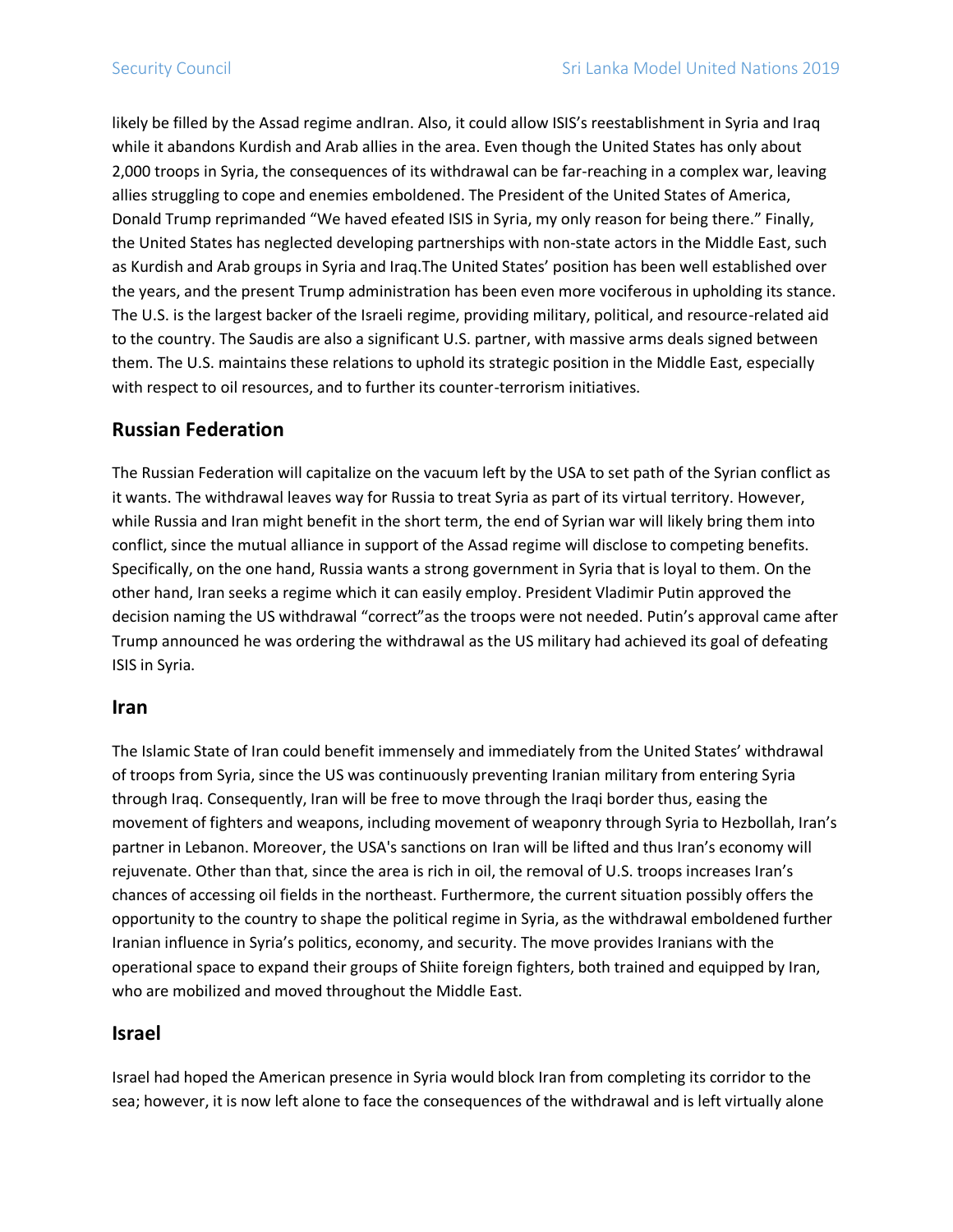to stop Iran from expanding its influence across the region. Furthermore, the country currently seems to be alone in the battle against both the Russian Federation and Iran in Syria, which military experts have analyzed the tactical dangers of. What will undoubtedly be at the forefront of Israeli foreign policy is its indispensable territorial and security control. In recent months, Prime Minister Benjamin Netanyahu has been stern in his view that Israeli settlements in the West Bank should be protected and remain in Israeli hands. Netanyahu has also been quite vocal in that Jerusalem, the so called "eternal and indivisible capital" of Israel, should not be partitioned or leave full Israeli control. The hardline coalition government in Israel is unlikely to be swayed in its demands, which include full recognition of Israeli sovereignty as a Jewish state, the ending of terrorist financing, and undivided control over settlements and Jerusalem.

#### **Palestine and Arab States**

Palestine and its Arab backers, on the other hand, believe that Israel should recognize Palestinian territorial integrity, and withdraw all Israeli settlements in Palestinian lands. Major points of contention include the fact that both Palestine and Israel see Jerusalem as their rightful territory and see territory used occupied by internationally-condemned Israeli settlements as their own. Palestine is also requesting the release of its prisoners in Israeli jails and the right for its citizens to return to their homelands, which may actually be within present Israeli boundaries. Given the absence of a Palestinian delegation in the committee, its Arab allies will play a major role in advocating for these issues. Equality of Jewish and Arab states and the elimination of a Western bias towards Israel have been important areas of focus that the Arab states which back Palestine have consistently striven to address.

### **Syrian Arab Republic**

The withdrawal of the forces from Syria influence the instability in the region, since the actors involved in it, prepare for the political order in Syria. The People's Protection Units (YPG), a Kurdish militia in Syria, will most likely enter into negotiations with the Syrian regime to forestall a full-scale Turkish incursion and maintain a degree of autonomy. The YPG will continue to be a fixture in Syria's political and governing structures. However, US influence, will be diminished or nonexistent and the Syrian regime, along with allies, such as Russia and Iran will exult. Arab states considered establishing new and improved diplomatic relations with Syria's leader, Bashar al-Assad. Furthermore, Iran remains a potentially potent guerrilla force in the eastern desert region.

### **Questions to Consider**

- Why have the terms "sectarianism," "sectarian divide," "sectarian fault lines," "sectarian fissures" and the like become so prominent in the political discourse?
- Do religions have resources within them that can justify or even encourage violence?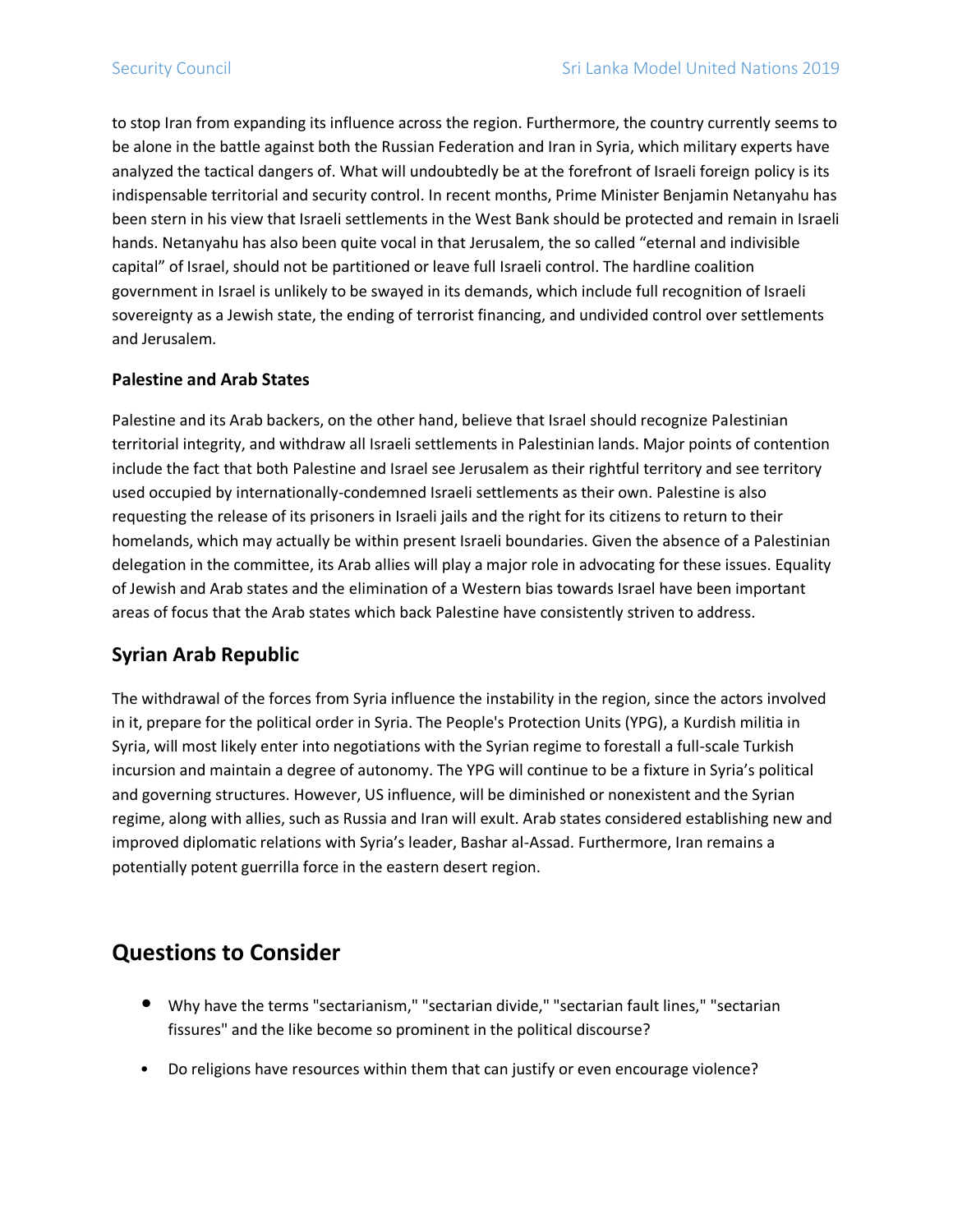- Are religious doctrinal differences primarily responsible for stoking intercommunal fear and hatred?
- What roles have state, sub-state and transnational actors played in fomenting sectarian discord?
- And importantly, what mechanisms and approaches have been or could be employed to avert sectarian violence, to foster tolerance and peaceful coexistence, and to promote reconciliation?
- What forms of protection can be offered to minority groups facing persecution?
- What efforts can be made to enforce UN legislation on human rights?
- What steps should be taken to control and eliminate religiously motivated acts of terror?
- What differences and issues divide the shia and sunni sects of Islam? What efforts can be made to bridge this schism?
- What are the demands of all actors involved in the Israel-Palestine dispute? How can these demands be incorporated into a long-term peace plan?
- To what extent can the United Nations interfere to control reliogious hostilities?
- How would nations in the middle east react to UN mediation or peacekeeping efforts? Can the UN appear as an unbiased third party?

# **Conclusion**

Sectarianism fails to adequately explain conflicts in societies with sectarian cleavages. However, the term "sectarianism" seems to have taken on a life of its own since the 2003 Iraq War, and the problem of over-determining sect at the expense of patronage and mobilization strategies needs to be addressed. More than ten years after the U.S.-led invasion of Iraq, the pitfalls of reducing the country to three monolithic ethno-sectarian communities—Kurds, Shi'a, and Sunnis—have still not been learned. As of 2014, sect continues to be used as a mechanism to explain Iraq's internal tensions, and the same flawed model is being persistently applied to the Syrian civil war as well.

If one looked at Iraq in the 1950s and 1960s, one would witness political street battles being fought between parties that recruited from all sects, including pan-Arab Nasserists, Ba'thists, and Communists. That conflict in Iraq was a microcosm of debates raging throughout the Middle East, but by the 1970s these ideologies had died out. Analyzing sectarianism as a set of political tactics to achieve secular goals that are embedded in unique political structures, and as responses to political crises, offers a ray of hope that it could be a passing political trend in the Middle East, although it may continue for several more decades.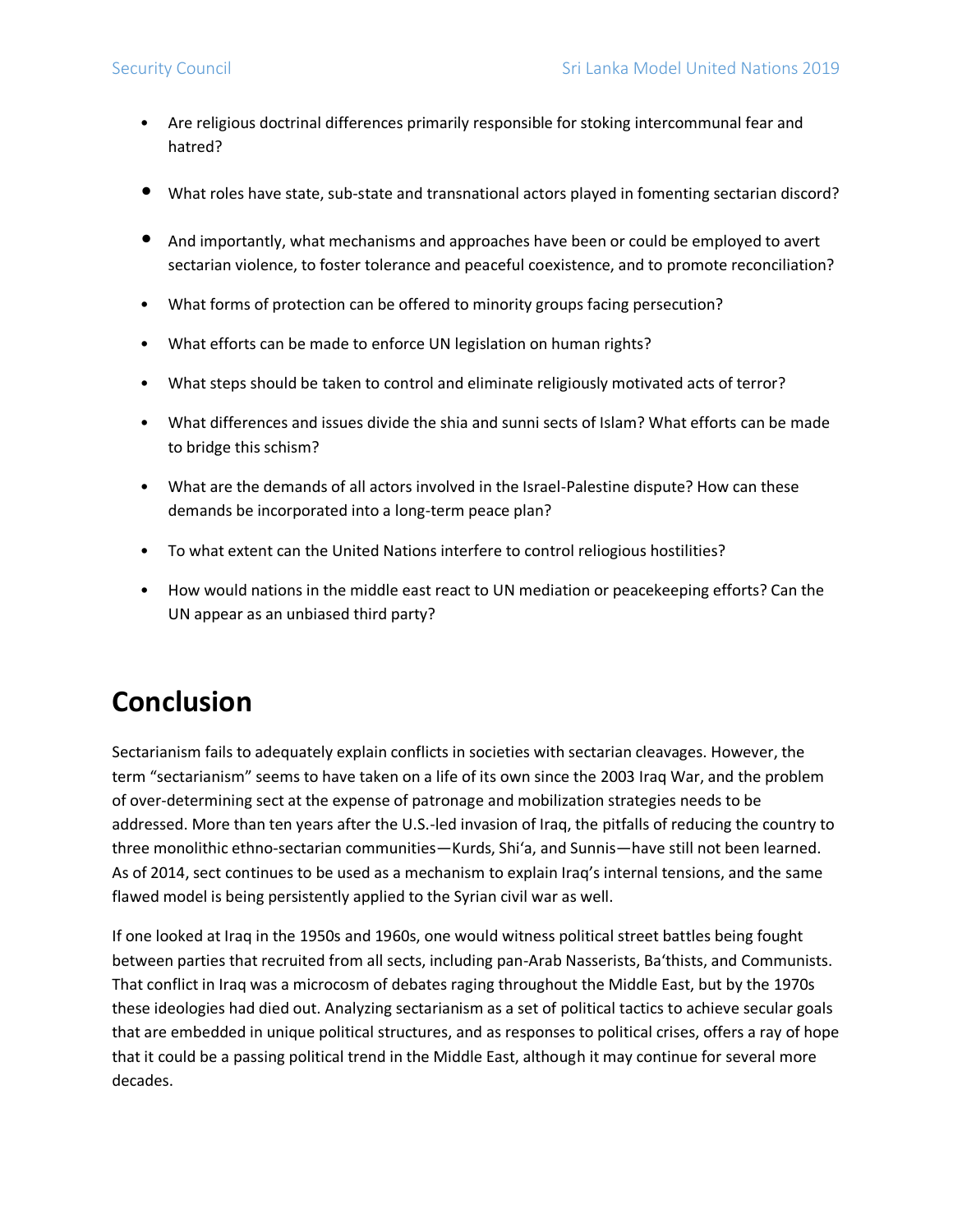# **BIBILOGRAPHY**

<https://www.un.org/securitycouncil/>

<https://www.un.org/securitycouncil/content/committees-working-groups-and-ad-hoc-bodies>

<https://www.un.org/securitycouncil/content/functions-and-powers>

[www.britannica.com/event/Iranian-Revolution.](http://www.britannica.com/event/Iranian-Revolution)

[www.economist.com/middle-east-and-africa/2019/01/03/afteramerica-leaves-syria-what-next.](http://www.economist.com/middle-east-and-africa/2019/01/03/afteramerica-leaves-syria-what-next)

[www.brookings.edu/blog/order-from-chaos/2018/12/21/what-the-u-s-withdrawalfrom-syria-means](http://www.brookings.edu/blog/order-from-chaos/2018/12/21/what-the-u-s-withdrawalfrom-syria-means-for-isis-iran-and-kurdish-allies/)[for-isis-iran-and-kurdish-allies/.](http://www.brookings.edu/blog/order-from-chaos/2018/12/21/what-the-u-s-withdrawalfrom-syria-means-for-isis-iran-and-kurdish-allies/)

[www.theguardian.com/world/bashar-al-assad.](http://www.theguardian.com/world/bashar-al-assad)

[www.britannica.com/topic/Sunni.](http://www.britannica.com/topic/Sunni)

[www.foreignaffairs.com/articles/syria/2019-01-08/withdrawing-syria-leavesvacuum-iran-will-fill.](http://www.foreignaffairs.com/articles/syria/2019-01-08/withdrawing-syria-leavesvacuum-iran-will-fill)

# **FURTHER READING**

[www.nytimes.com/2018/12/20/world/middleeast/syria-us-withdrawal-iran.html.](http://www.nytimes.com/2018/12/20/world/middleeast/syria-us-withdrawal-iran.html)

[www.theguardian.com/world/2019/feb/06/true-aims-of-](http://www.theguardian.com/world/2019/feb/06/true-aims-of) the-syrian-democraticforces.

[www.thenational.ae/world/mena/un-reconvenes-international-group-for-syriatalks-in-geneva-](http://www.thenational.ae/world/mena/un-reconvenes-international-group-for-syriatalks-in-geneva-1.855756)[1.855756.](http://www.thenational.ae/world/mena/un-reconvenes-international-group-for-syriatalks-in-geneva-1.855756)

[www.brookings.edu/blog/order-fromchaos/2019/01/24/the-iranian-revolution-a-timeline-of-events/.](http://www.brookings.edu/blog/order-fromchaos/2019/01/24/the-iranian-revolution-a-timeline-of-events/)

[www.nti.org/learn/treaties-and-regimes/un-office-ofdisarmament-affairs/.](http://www.nti.org/learn/treaties-and-regimes/un-office-ofdisarmament-affairs/)

[https://www.bbc.com/news/world-europe-20971100.](https://www.bbc.com/news/world-europe-20971100)

<https://undof.unmissions.org/mandate>

<https://www.jewishvirtuallibrary.org/united-nations-emergency-force-unef>

<https://peacekeeping.un.org/en/mission/unifil>

<https://untso.unmissions.org/background>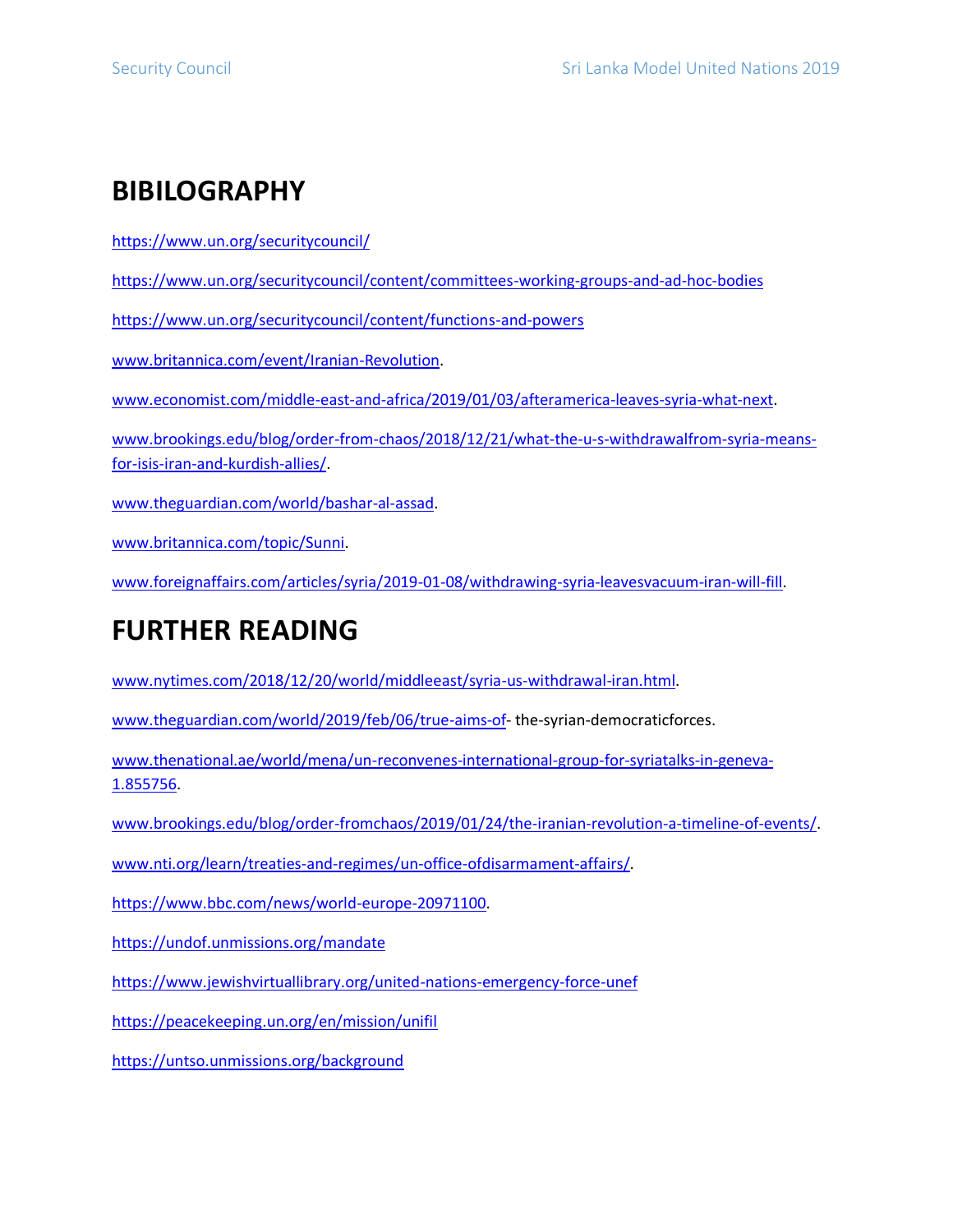# **Practice debate Topic**:

# **Questioning the accountability, conduct, and discipline in peacekeeping operations**

## **Introduction**

During the past 25 years, peacekeeping operations have become increasingly common and extensive in their scope. This development has been accompanied by demands for increased accountability in peacekeeping operations. Accountability in peacekeeping operations should be a priority, and there are a number of opportunities for decision-makers to address this issue. Incremental steps to improve accountability include creating performance indicators for operations, establishing contact points with local communities, developing collaborative peacekeeping mandates by involving local actors in their creation, and enforcing justice for the misconduct of individual peacekeepers.

### **BACKGROUND:**

Over the past sixty years, the United Nations peacekeeping force has evolved into one of the main tools used by the international community to manage complex military crises, which pose a threat to international peace and security. During this time, the conduct of United Nations peacekeeping operations has been guided by a largely unwritten body of principles and informed by the experiences of the many thousands of men and women who have served in the more than 60 operations launched since 1948. Beyond simply monitoring cease-fires, today's multidimensional peacekeeping operations are called upon to facilitate the political process through the promotion of national dialogue and reconciliation, protection of civilians, assistance in the disarmament, demobilization and reintegration of combatants, supporting the organization of elections, the protection of human rights, and restoring the rule of law. The Charter of the United Nations, signed in San Francisco on 26 June 1945, gives the United Nations Security Council primary responsibility for the maintenance of international peace and security. In recent years, the Security Council has adopted the practice of invoking Chapter VII ( contains provisions related to "Action with Respect to the Peace, Breaches of the Peace and Acts of Aggression" ) of the Charter when authorizing the deployment of United Nations peacekeeping operations into volatile post conflict settings where the State is unable to maintain security and public order.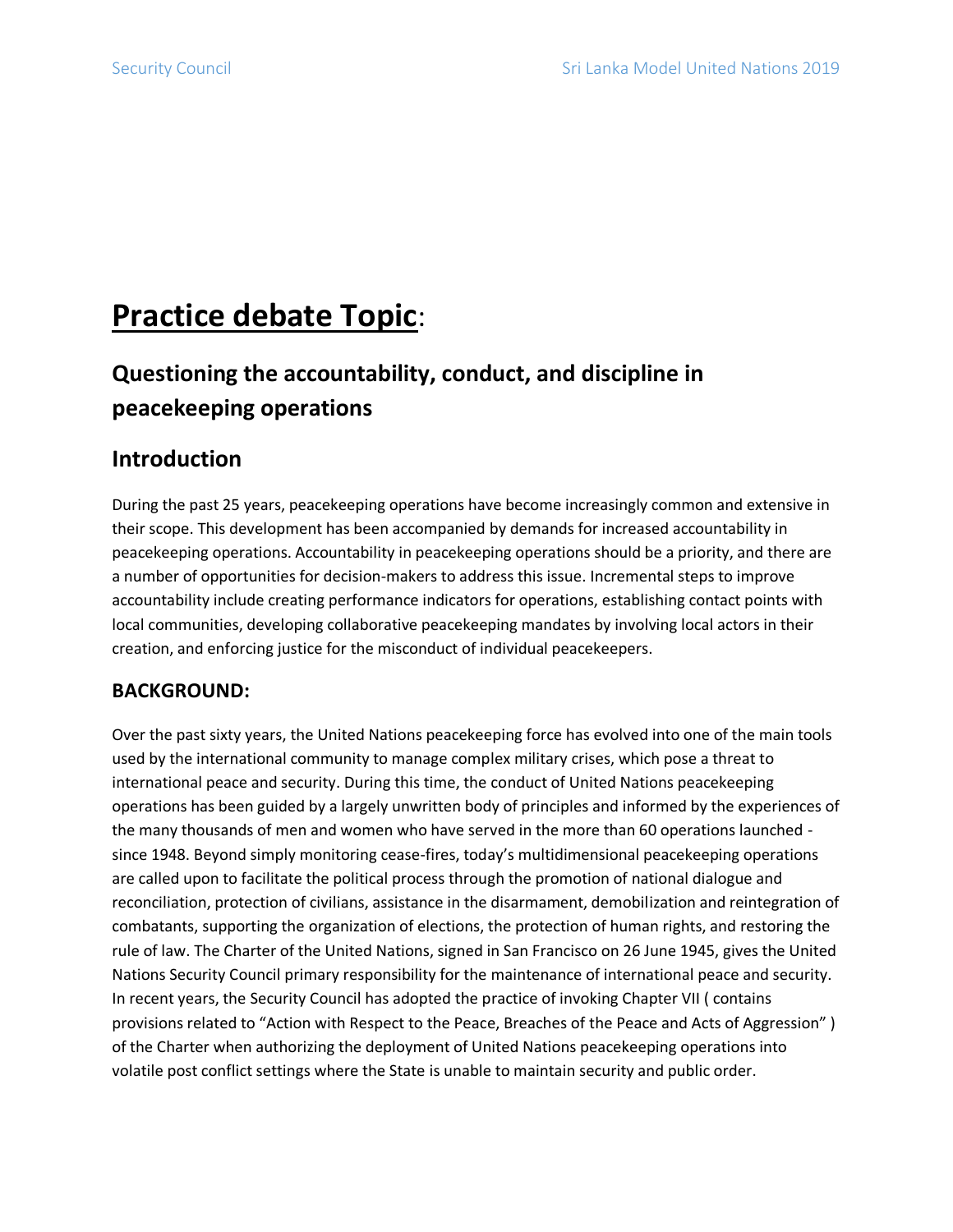### **ACTION BY THE UN/INTERNATIONAL COMMUNITY**

United Nations (UN) peacekeeping operations have been increasingly deployed in many crisis contexts. The practice has been established by the UN to ensure peace and protect victims of different types of armed conflict. Unfortunately, during the past ten years, several cases of serious human rights violations committed by peacekeepers against people who should be protected by them have emerged. The UN has gone through a widespread analysis of the issues involved, from the managerial, administrative and legal points of view. The 2005 Zeid Report has provided the basis for further action within the UN system. Since then, several policy and legal measures have been discussed by relevant UN bodies and organs, and some new developments have taken place.

The UN expects that all peacekeeping personnel adhere to the highest standards of behaviour and conduct themselves in a professional and disciplined manner at all times.

Our personnel should:

- Respect local laws, customs and practices
- Treat host country inhabitants with respect, courtesy and consideration
- Act with impartiality, integrity and tact.

Unfortunately, there are cases of misconduct involving peacekeeping personnel. In response, the UN and Member States ensure that all credible allegations are investigated and that appropriate action is taken when allegations are substantiated.

#### **Addressing misconduct**

The UN has a three-pronged strategy to address all form of misconduct including sexual exploitation and abuse: pre-vention of misconduct, enforcement of UN standards of conduct and remedial action.

This strategy is put into action through:

- Training: Conduct and discipline issues are an essential component of pre-deployment and inmission induction training, mandatory for all civilian, military and police peacekeeping personnel. .
- Awareness-raising campaigns in the host country.
- Clear standards of conduct, such as 'The Ten Rules: Code of Personal Conduct' for Blue Helmets introduced in 1998.
- investigations and disciplinary measures: The UN investigates its own staff. When allegations of misconduct involving military and police personnel are substantiated, the UN may repatriate the individuals concerned and ban them from future peacekeeping operations. The disciplinary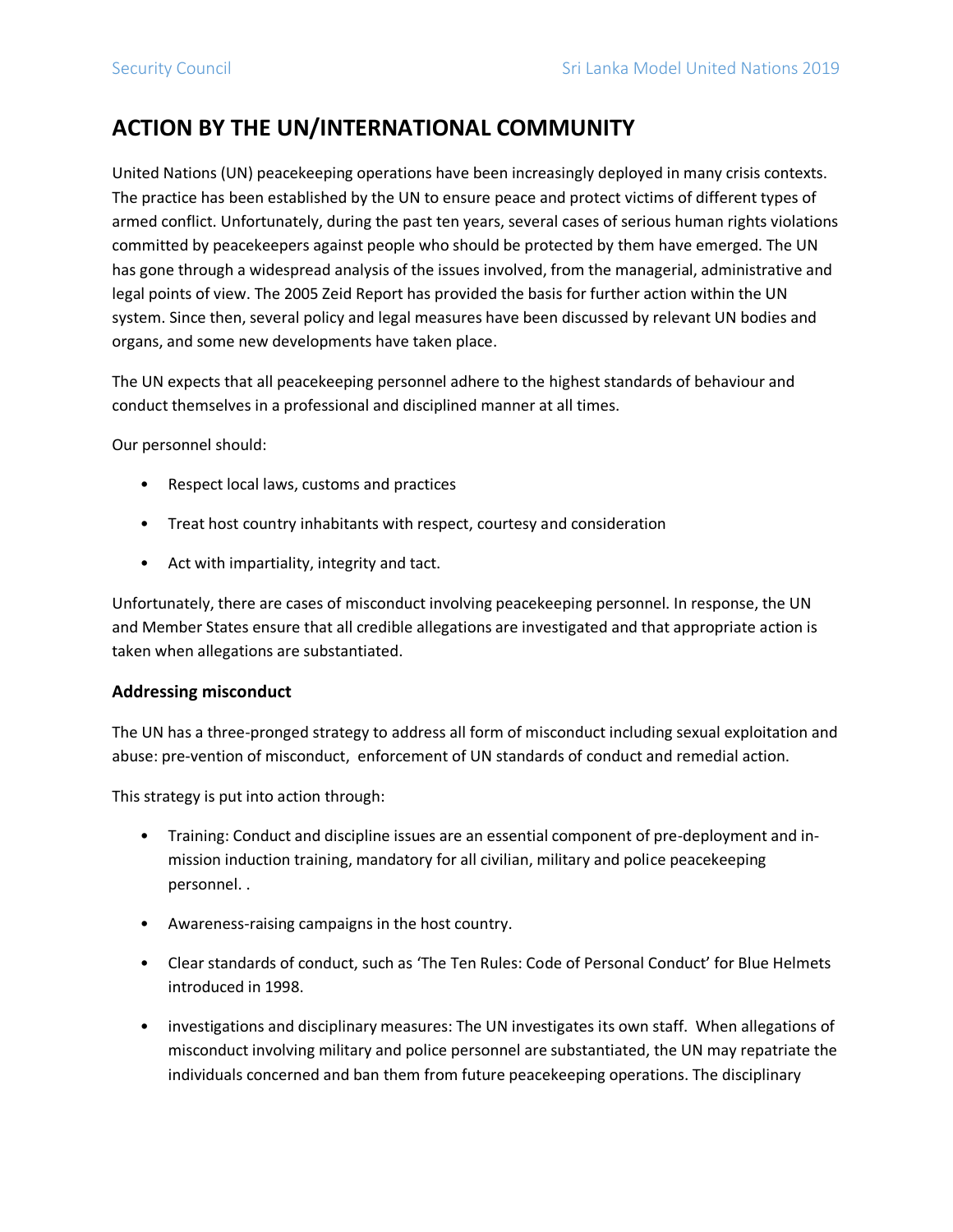sanctions and any other judicial actions remain the responsibility of the national jurisdiction of the individual involved.

• Assistance to victims of sexual exploitation and abuse committed by UN personnel.

#### **Sexual exploitation and abuse**

The UN has a zero tolerance policy with respect to sexual exploitation and abuse.

This includes any sexual activity with minors or any actual or threatened physical intrusion of a sexual nature, whether by force or under unequal or coercive conditions; any actual or attempted abuse of position of vulnerability, differential power or trust, for sexual purposes, including, but not limited to, profiting monetarily, socially or politically from the sexual exploitation of another. This includes acts of transactional sex, solicitation of transactional sex, and exploitative relationships. In addition, military and police personnel in most of our missions have non-fraternization policies making relations with beneficiaries of assistance a breach of the standards of conduct.

### **Conclusion**

Outside actors can increase their accountability, and should devote time and resources to do so since the accountability problem can lead to local resistance that threatens the effectiveness of peacekeeping operations. The primary burden lies with the UN as the dominant actor and legitimizer of peacekeeping operations. A first step towards accountability would be to establish performance standards to systematically evaluate the operation's legitimacy, effectiveness and impact. Establishing contacts with local structures to increase participation, as well as an ombudsperson or a community relations office, would be another way to increase accountability. While the strengthening of regional ties could help the issue of accountability, the proliferation of non-UN actors may have problematic consequences in the long term. Turning mandates upside down is another interesting idea that would increase accountability by making the process of mandate creation more collaborative and inclusive, and by giving the host government a greater responsibility in the operation. However, a lack of political will among the P5 may become a serious obstacle to this vision. Finally, holding individual peacekeepers responsible for misconduct is a key concern; the UN needs to demand that countries providing peacekeepers hold them responsible for abuse and exploitation, rejecting the existing culture of impunity. One of the major challenges to ensuring accountability on the ground is the elite-centered nature of peacekeeping operations and the lack of effective interaction with local populations. As long as operations remain detached from local realities, accountability at the grassroots level remains an illusion.

### **Points to consider**

- Instances in which peacekeeping operations have been unsuccessful
- Methods through which peacekeeping operations could be improved to ensure future success.